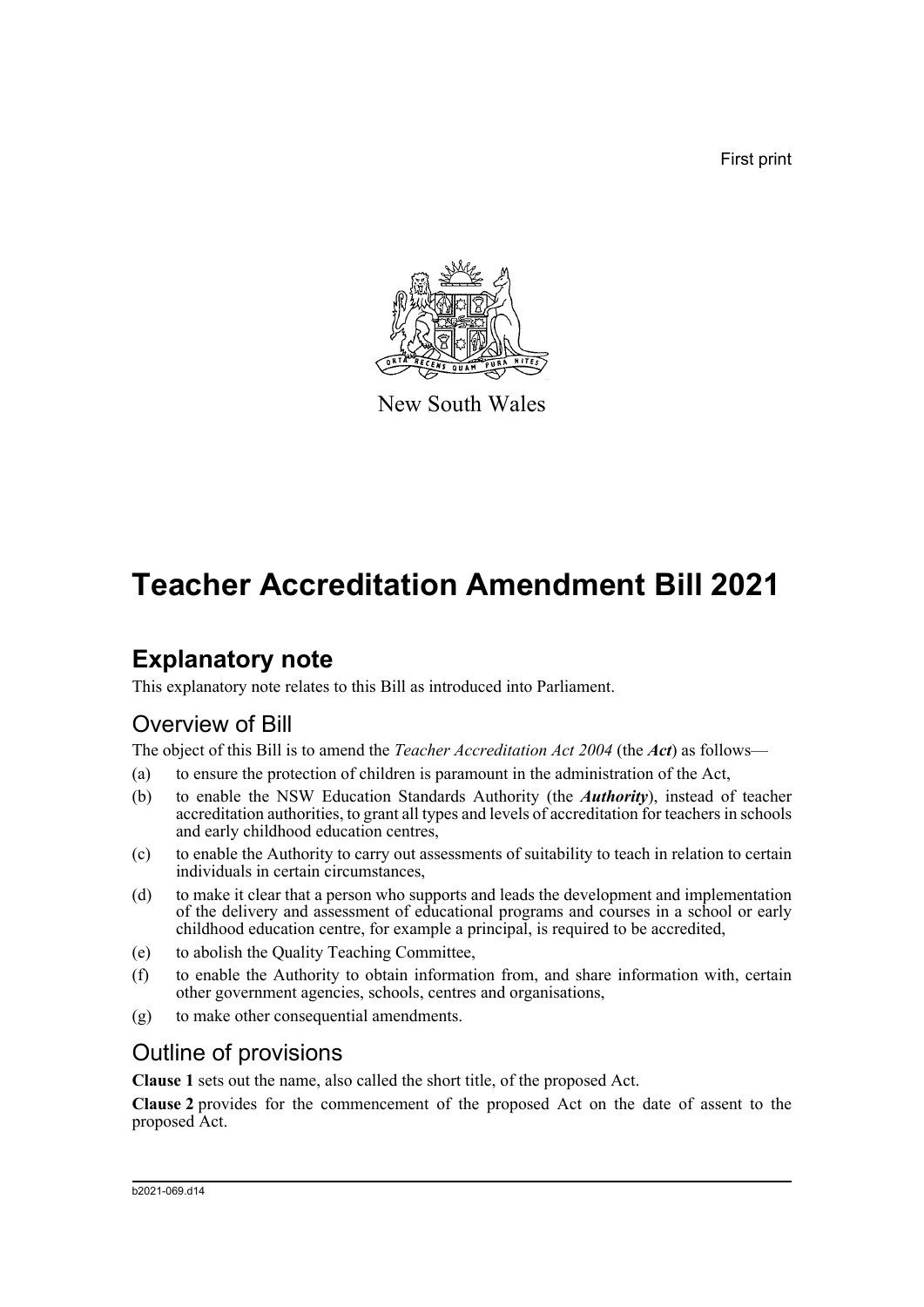### **Schedule 1 Amendment of Teacher Accreditation Act 2004 No 65**

**Schedule 1[1]** makes it clear an early childhood education centre does not include a family day care service or an out-of-school hours or vacation care service.

**Schedule 1[4] and [5]** makes it clear a person who supports and leads the development and implementation of the delivery and assessment of educational programs and courses in a school or early childhood education centre, for example a principal, is required to be accredited. **Schedule 1[2], [3] and [6]** make consequential amendments.

**Schedule 1[7]** requires the Act to be administered under the principle that, in an action or decision concerning a particular child or young person, the safety, welfare and wellbeing of the child or young person are paramount.

**Schedule 1[8]** substitutes Part 2 with the effect of abolishing the Quality Teaching Committee. Proposed Part 2 sets out the functions of the Authority and enables the Authority to obtain information from, and share information with, certain other government agencies, schools, centres and organisations.

**Schedule 1[10]** requires the Authority to maintain a public register of teachers on the Authority's website. **Schedule 1[9]** makes a consequential amendment.

**Schedule 1[13]** enables the professional teaching standards to deal with the conditions and criteria relating to an individual's suitability to teach and the procedures and guidelines to be followed in relation to accreditation, including the suspension or revocation of accreditation.

**Schedule 1[14] and [15]** enable the Authority, instead of teacher accreditation authorities, to accredit teachers under the Act. An applicant for accreditation must authorise and consent to the disclosure of the applicant's criminal and disciplinary history to the Authority, as well as other inquiries relevant to the applicant's suitability to teach. **Schedule 1 [11], [12], [20], [22], [24], [25], [29] and [30]** make consequential amendments.

**Schedule 1[17]** removes the requirement for the Authority to give written notice of the suspension or revocation of a person's accreditation if the person is subject to an interim bar or if the person's working with children check clearance is cancelled under the *Child Protection (Working with Children) Act 2012*.

**Schedule 1[18]** makes it clear a person is taken not to be accredited during a period in which the person's accreditation is placed on hold. However, during the period, the Authority may revoke or suspend the person's accreditation.

**Schedule 1[19]** makes it clear a working with children check clearance that authorises the person to engage in paid child-related work must be held by a person applying for teacher accreditation.

**Schedule 1[21]** removes the requirement for the supervision of a conditionally accredited person to be provided on-site.

**Schedule 1[23]** removes the 12-month time limit within which a conditionally accredited person must complete an approved course to be granted provisional accreditation.

**Schedule 1[26]** makes it clear the Authority may provisionally re-accredit a person more than once if the person has failed to be accredited at proficient teacher level.

**Schedule 1[27]** inserts Part 4, Division 4 to enable the Authority to carry out assessments of suitability to teach in relation to certain individuals in certain circumstances. In making an assessment of suitability, the Authority must check the individual's criminal and disciplinary history and may require the individual to provide further relevant information or undergo a health assessment. **Schedule 1[16]** makes a consequential amendment.

If the Authority assesses an individual as not suitable for teaching, the Authority may—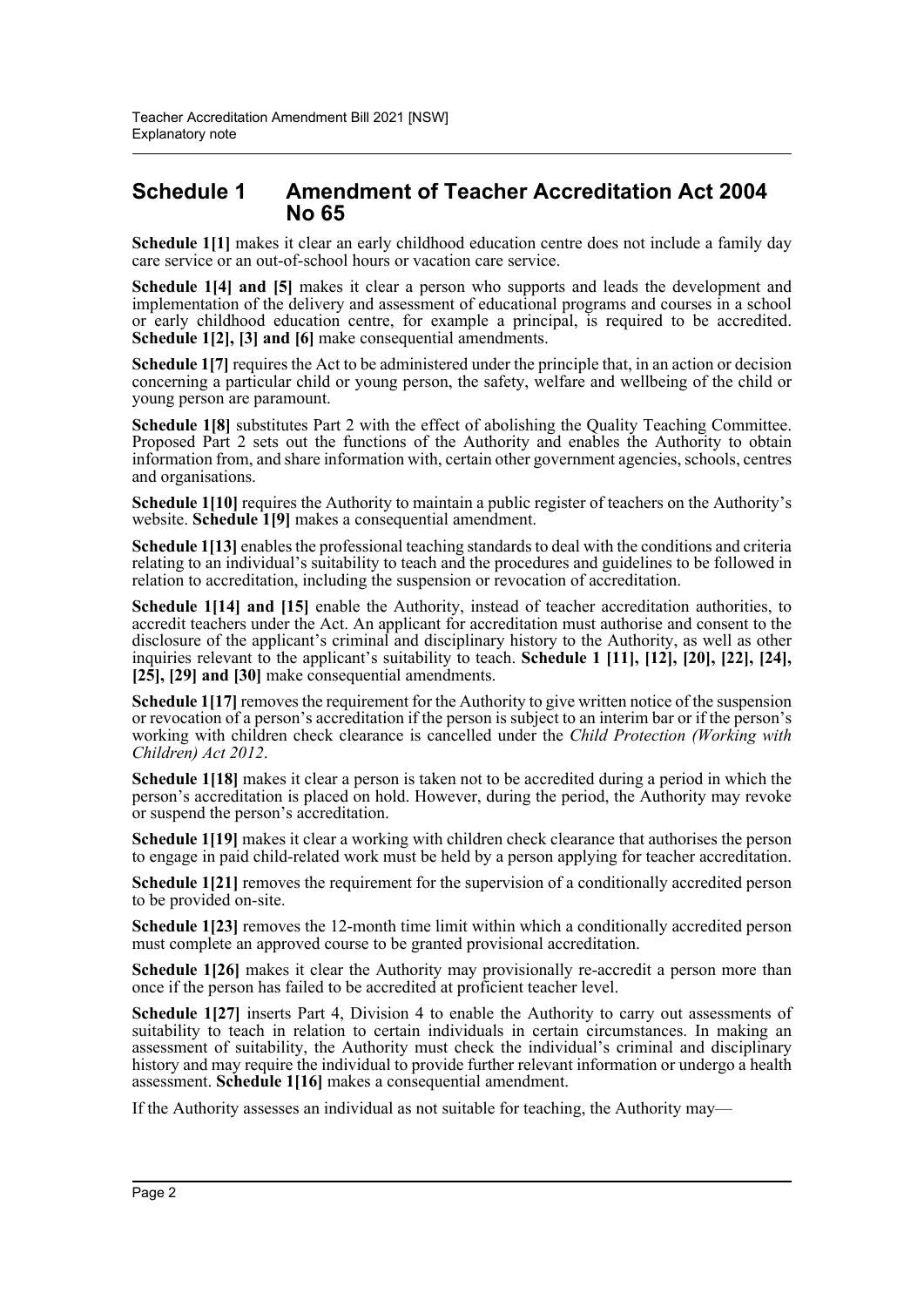- (a) if the individual is accredited—revoke or suspend, or impose conditions on, the individual's accreditation, or
- (b) if the individual has applied for accreditation—the Authority must refuse to grant the accreditation.

**Schedule 1[28]** enables the Authority to grant non-practising accreditation if a person satisfies the requirements for the accreditation but does not intend to undertake the duties of a teacher in a school or early childhood education centre.

Schedule 1[31] requires the employer of an accredited person to notify the Authority if the employer—

- (a) commences or finalises disciplinary proceedings against the person in relation to alleged misconduct while employed as a teacher, or
- (b) dismisses the person from employment as a teacher for a reason for which the accreditation of a person may be revoked, or
- (c) includes the person in the list of persons who are not to be employed in the Teaching Service.

**Schedule 1[32]** inserts savings and transitional provisions.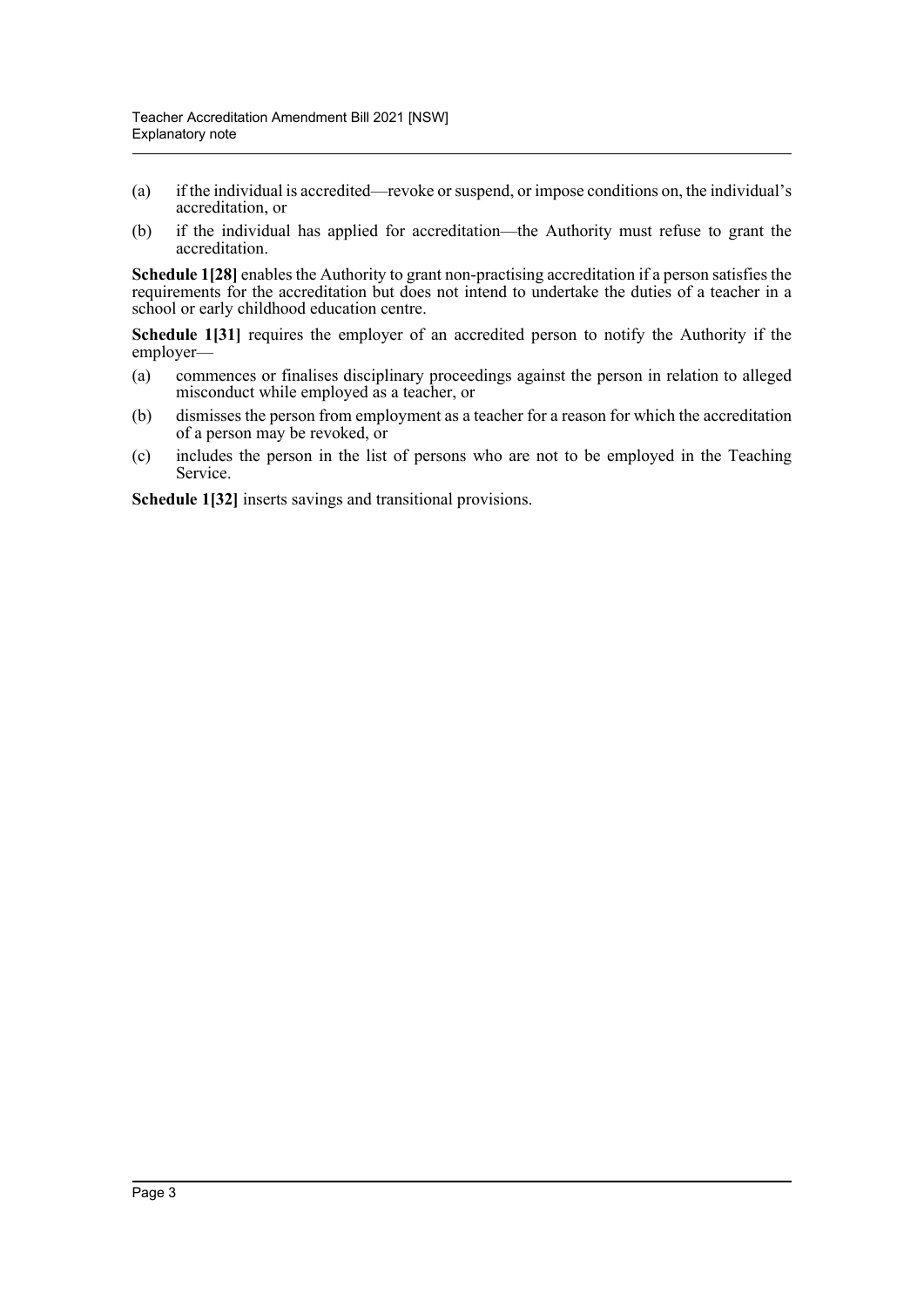First print



New South Wales

# **Teacher Accreditation Amendment Bill 2021**

# **Contents**

|                   |    |                                                                  | Page |
|-------------------|----|------------------------------------------------------------------|------|
|                   |    | Name of Act                                                      |      |
|                   | 2. | Commencement                                                     |      |
| Schedule 1        |    | <b>Amendment of Teacher Accreditation Act 2004 No 65</b>         |      |
| <b>Schedule 2</b> |    | <b>Amendment of Education Standards Authority Act 2013 No 89</b> | 14   |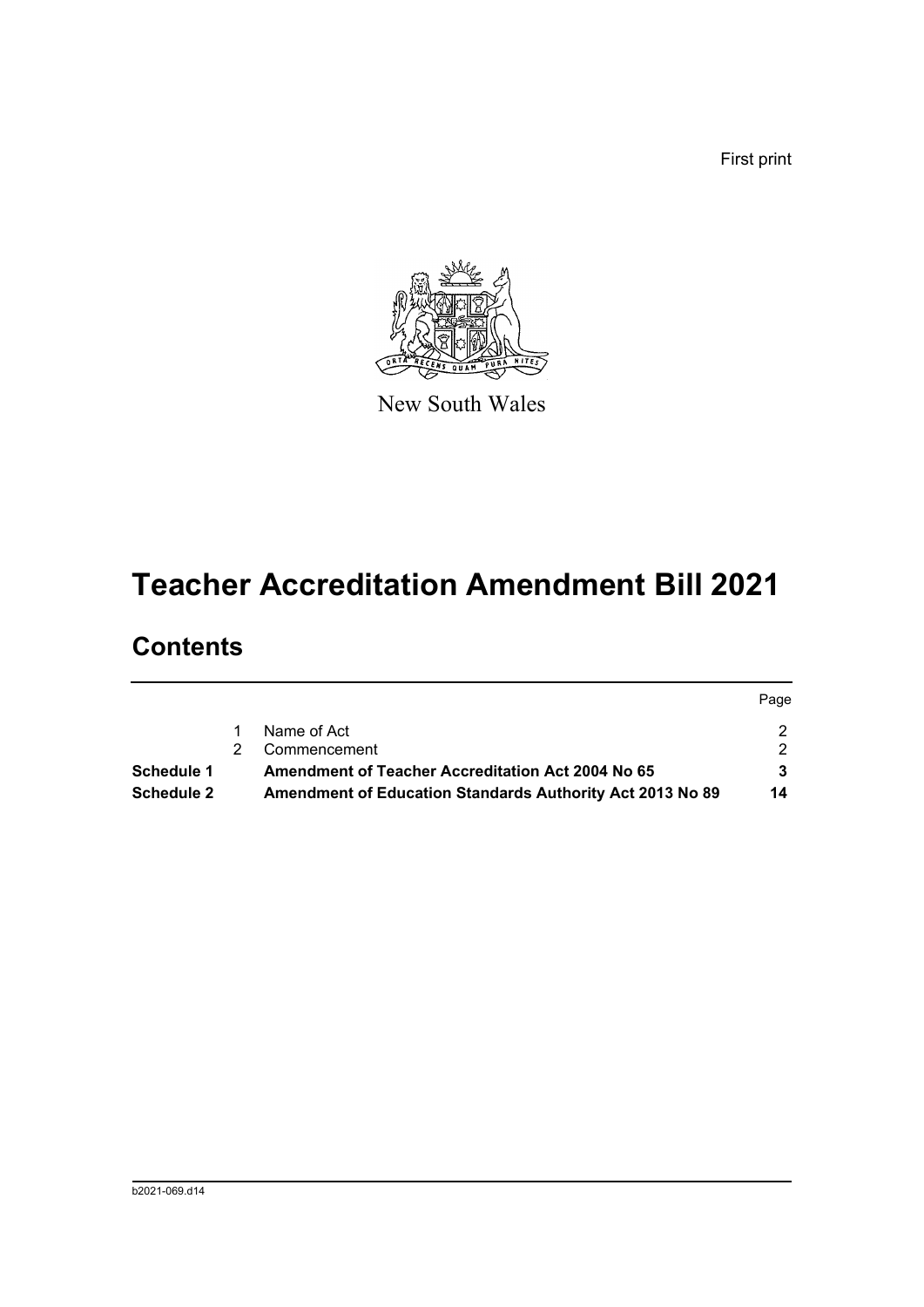

New South Wales

# **Teacher Accreditation Amendment Bill 2021**

No , 2021

#### **A Bill for**

An Act to amend the *Teacher Accreditation Act 2004* to strengthen child protection requirements for teacher accreditation and improve the effectiveness of the teacher accreditation scheme; and for related purposes.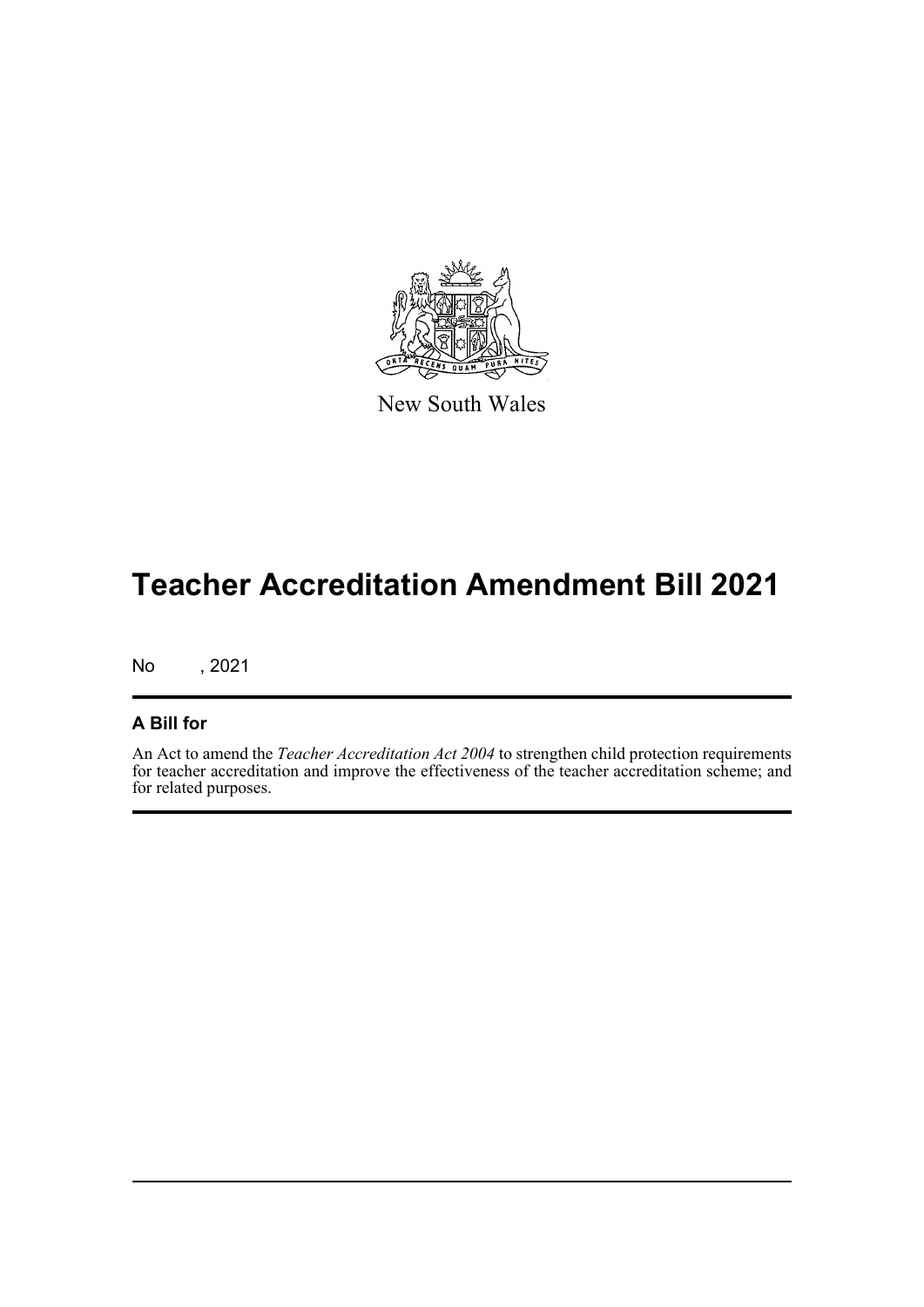<span id="page-5-1"></span><span id="page-5-0"></span>

|              | The Legislature of New South Wales enacts—                        |
|--------------|-------------------------------------------------------------------|
| $\mathbf 1$  | Name of Act                                                       |
|              | This Act is the <i>Teacher Accreditation Amendment Act 2021</i> . |
| $\mathbf{2}$ | Commencement                                                      |
|              | This Act commences on the date of assent to this Act.             |

1 2 3

4 5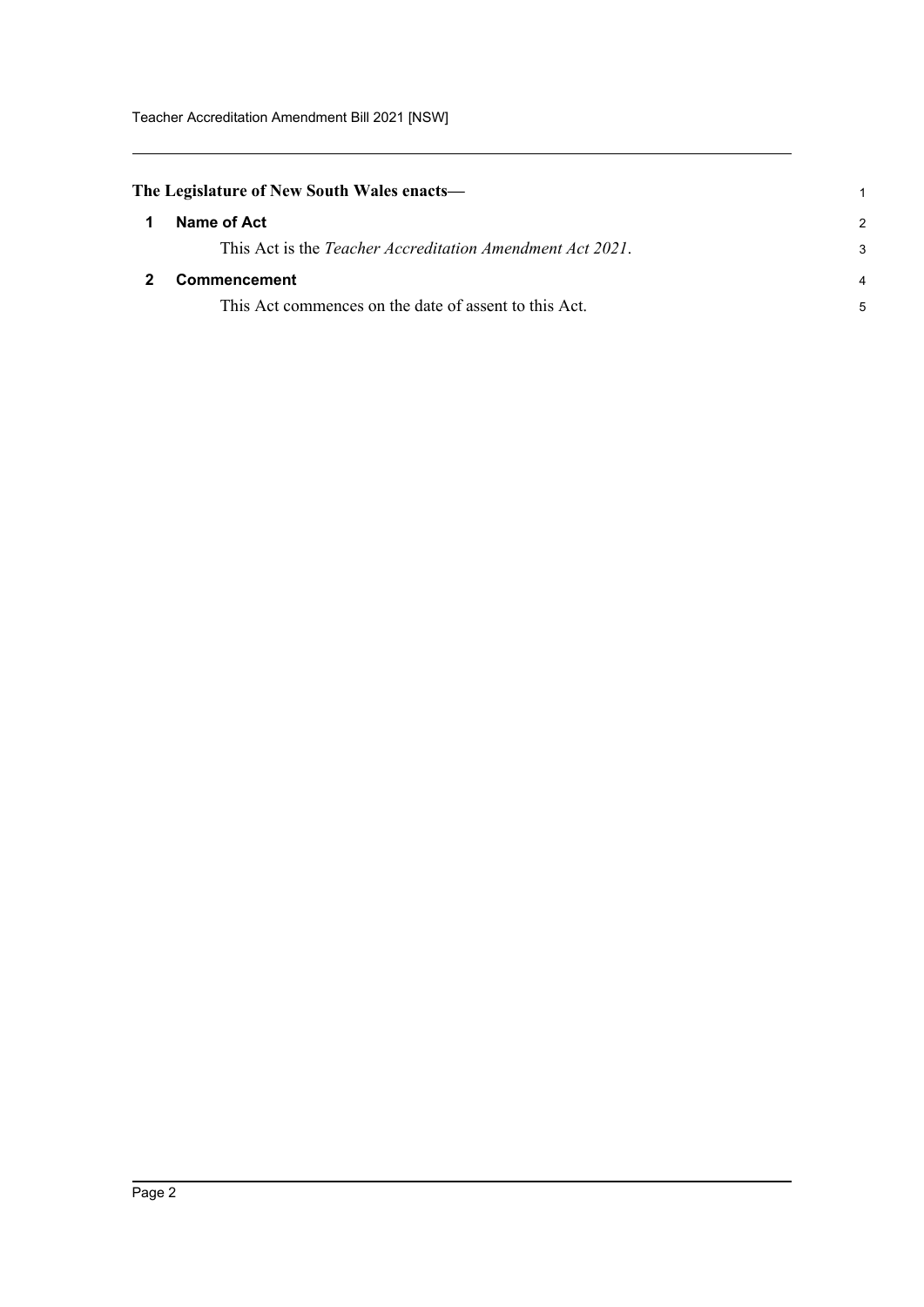### <span id="page-6-0"></span>**Schedule 1 Amendment of Teacher Accreditation Act 2004 No 65**

| [1]   | <b>Section 3 Definitions</b>                                                                                               |       |                                                                                                                                                                                       |                     |  |  |  |
|-------|----------------------------------------------------------------------------------------------------------------------------|-------|---------------------------------------------------------------------------------------------------------------------------------------------------------------------------------------|---------------------|--|--|--|
|       |                                                                                                                            |       | Omit the definition of <i>early childhood education centre</i> from section $3(1)$ . Insert instead—                                                                                  | 4                   |  |  |  |
|       | <i>early childhood education centre</i> or <i>centre</i> means the following, but does not                                 |       |                                                                                                                                                                                       |                     |  |  |  |
|       | service-                                                                                                                   |       | include a family day care service or an out-of-school hours or vacation care                                                                                                          | 6<br>$\overline{7}$ |  |  |  |
|       | (a)                                                                                                                        |       | an approved education and care service within the meaning of the                                                                                                                      | 8                   |  |  |  |
|       |                                                                                                                            |       | Children (Education and Care Services) National Law (NSW) or the<br>Children (Education and Care Services) Supplementary Provisions Act                                               | 9<br>10             |  |  |  |
|       |                                                                                                                            | 2011, |                                                                                                                                                                                       | 11                  |  |  |  |
|       | (b)                                                                                                                        |       | a service or facility of a class declared by the regulations to be an early<br>childhood education centre.                                                                            | 12<br>13            |  |  |  |
| [2]   | accreditation authority"                                                                                                   |       | Section 3(1), definitions of "ECEC executive", "non-teaching ECEC executive",<br>"non-teaching school executive", "QTC", "school executive" and "teacher                              | 14<br>15<br>16      |  |  |  |
|       | Omit the definitions.                                                                                                      |       |                                                                                                                                                                                       |                     |  |  |  |
| $[3]$ | Section 3(1)                                                                                                               |       |                                                                                                                                                                                       | 18                  |  |  |  |
|       | Insert in alphabetical order—                                                                                              |       |                                                                                                                                                                                       | 19                  |  |  |  |
|       |                                                                                                                            |       | <b>Children's Guardian</b> means the Children's Guardian appointed under the<br>Children's Guardian Act 2019, section 115.                                                            | 20<br>21            |  |  |  |
|       |                                                                                                                            |       | <i>relevant complaint</i> about a person means an allegation that—                                                                                                                    | 22                  |  |  |  |
|       | (a)                                                                                                                        |       | the person has engaged in misconduct, or                                                                                                                                              | 23                  |  |  |  |
|       | (b)                                                                                                                        |       | the person is incompetent in performing the work of a teacher, or                                                                                                                     | 24                  |  |  |  |
|       | (c)                                                                                                                        |       | the person has failed to comply with the professional teaching<br>standards.                                                                                                          | 25<br>26            |  |  |  |
|       | working with children check clearance has the same meaning as in the Child<br>Protection (Working with Children) Act 2012. |       |                                                                                                                                                                                       |                     |  |  |  |
| [4]   | Section 3A Meaning of "teach"                                                                                              |       |                                                                                                                                                                                       | 29                  |  |  |  |
|       | Insert after section $3A(1)(a)(ii)$ —                                                                                      |       |                                                                                                                                                                                       | 30                  |  |  |  |
|       |                                                                                                                            | (iii) | supporting and leading the development and implementation of<br>the delivery and assessment of the courses, and                                                                       | 31<br>32            |  |  |  |
| [5]   | Section 3A(1)(b)(iii)                                                                                                      |       |                                                                                                                                                                                       | 33                  |  |  |  |
|       | Insert at the end of section $3A(1)(b)(ii)$ —                                                                              |       |                                                                                                                                                                                       | 34                  |  |  |  |
|       |                                                                                                                            |       | , and                                                                                                                                                                                 | 35                  |  |  |  |
|       |                                                                                                                            | (iii) | supporting and leading the development and implementation of<br>the delivery and assessment of the educational program.                                                               | 36<br>37            |  |  |  |
| [6]   | Section 3A(1)                                                                                                              |       |                                                                                                                                                                                       | 38                  |  |  |  |
|       | executive).".                                                                                                              |       | Omit "whether or not the person who is undertaking any such duties undertakes other duties<br>in the school or centre (such as those of a school executive, school counsellor or ECEC | 39<br>40<br>41      |  |  |  |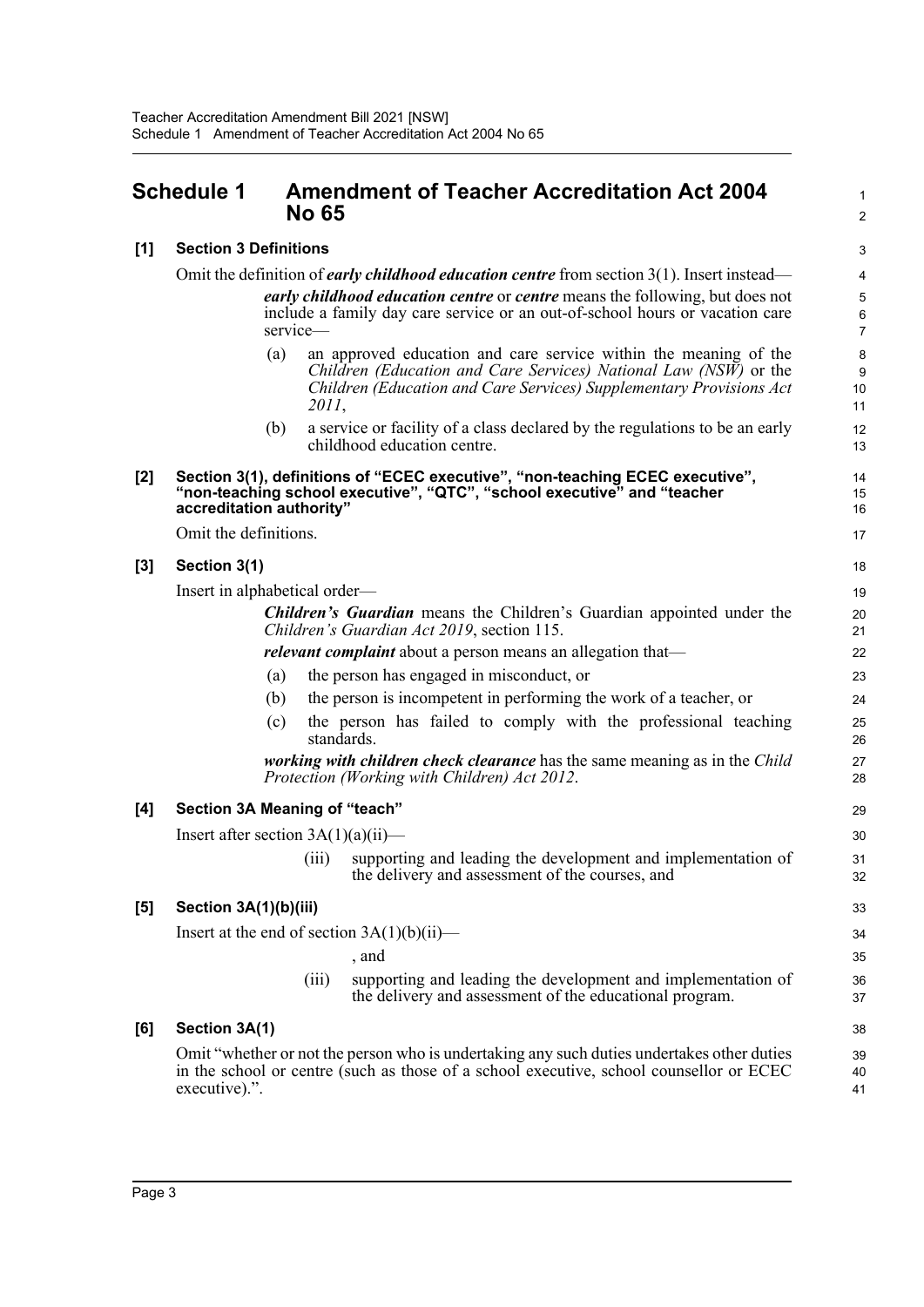| $[7]$ |        | <b>Section 4</b> |                              |                                                                                                                                                                                                                | 1                                 |  |  |  |
|-------|--------|------------------|------------------------------|----------------------------------------------------------------------------------------------------------------------------------------------------------------------------------------------------------------|-----------------------------------|--|--|--|
|       |        |                  |                              | Omit the section. Insert instead-                                                                                                                                                                              | $\overline{c}$                    |  |  |  |
|       | 4      |                  |                              | Protection of children paramount                                                                                                                                                                               | 3                                 |  |  |  |
|       |        |                  |                              | This Act must be administered by applying the principle that, in an action or<br>decision concerning a child or young person, the safety, welfare and wellbeing<br>of the child or young person are paramount. | $\overline{\mathbf{4}}$<br>5<br>6 |  |  |  |
| [8]   | Part 2 |                  |                              |                                                                                                                                                                                                                | $\overline{7}$                    |  |  |  |
|       |        |                  |                              | Omit the Part. Insert instead—                                                                                                                                                                                 | 8                                 |  |  |  |
|       | Part 2 |                  | <b>Authority's functions</b> |                                                                                                                                                                                                                |                                   |  |  |  |
|       | 6      |                  |                              | <b>Functions of Authority</b>                                                                                                                                                                                  | 10                                |  |  |  |
|       |        | (1)              |                              | The functions of the Authority under this Act include the following—                                                                                                                                           | 11                                |  |  |  |
|       |        |                  | (a)                          | to provide advice to the Minister on the development, content and<br>application of the professional teaching standards,                                                                                       | 12<br>13                          |  |  |  |
|       |        |                  | (b)                          | to provide advice to the Minister on the Minister's other functions under<br>this Act,                                                                                                                         | 14<br>15                          |  |  |  |
|       |        |                  | (c)                          | to monitor the accreditation process across all schools,                                                                                                                                                       | 16                                |  |  |  |
|       |        |                  | (d)                          | to ensure professional teaching standards are applied fairly and<br>consistently,                                                                                                                              | 17<br>18                          |  |  |  |
|       |        |                  | (e)                          | to monitor, evaluate and report on the quality of initial and continuing<br>teacher education courses and programs approved under the<br>professional teaching standards,                                      | 19<br>20<br>21                    |  |  |  |
|       |        |                  | (f)                          | to assess a person's suitability to teach,                                                                                                                                                                     | 22                                |  |  |  |
|       |        |                  | (g)                          | to accredit teachers at all levels, including the voluntary accreditation of<br>teachers at higher levels and non-practising teachers,                                                                         | 23<br>24                          |  |  |  |
|       |        |                  | (h)                          | to suspend, revoke and impose conditions on accreditation,                                                                                                                                                     | 25                                |  |  |  |
|       |        |                  | (i)                          | other functions imposed by or under this Act or another Act.                                                                                                                                                   | 26                                |  |  |  |
|       |        | (2)              |                              | The functions of the Authority under this Act also include making decisions<br>about whether or not to approve—                                                                                                | 27<br>28                          |  |  |  |
|       |        |                  | (a)                          | a teacher education course or program for the purposes of this Act, or                                                                                                                                         | 29                                |  |  |  |
|       |        |                  |                              | (b) a person or body to provide professional development in accordance<br>with the requirements of the professional teaching standards.                                                                        | 30<br>31                          |  |  |  |
|       |        | (3)              |                              | The functions of the Authority under this Act do not extend to industrial<br>matters concerning teachers, for example, the salaries of teachers or the<br>conditions of employment of teachers.                | 32<br>33<br>34                    |  |  |  |
|       | 7      |                  |                              | <b>Obtaining and sharing information</b>                                                                                                                                                                       | 35                                |  |  |  |
|       |        | (1)              |                              | The Authority may obtain relevant information from, and disclose relevant<br>information to, the following <i>relevant entities</i> , for an authorised purpose—                                               | 36<br>37                          |  |  |  |
|       |        |                  | (a)                          | the Children's Guardian,                                                                                                                                                                                       | 38                                |  |  |  |
|       |        |                  | (b)                          | the Commissioner of Police,                                                                                                                                                                                    | 39                                |  |  |  |
|       |        |                  | (c)                          | a school or early childhood education centre, or an equivalent entity in<br>another jurisdiction, including outside Australia,                                                                                 | 40<br>41                          |  |  |  |
|       |        |                  |                              |                                                                                                                                                                                                                |                                   |  |  |  |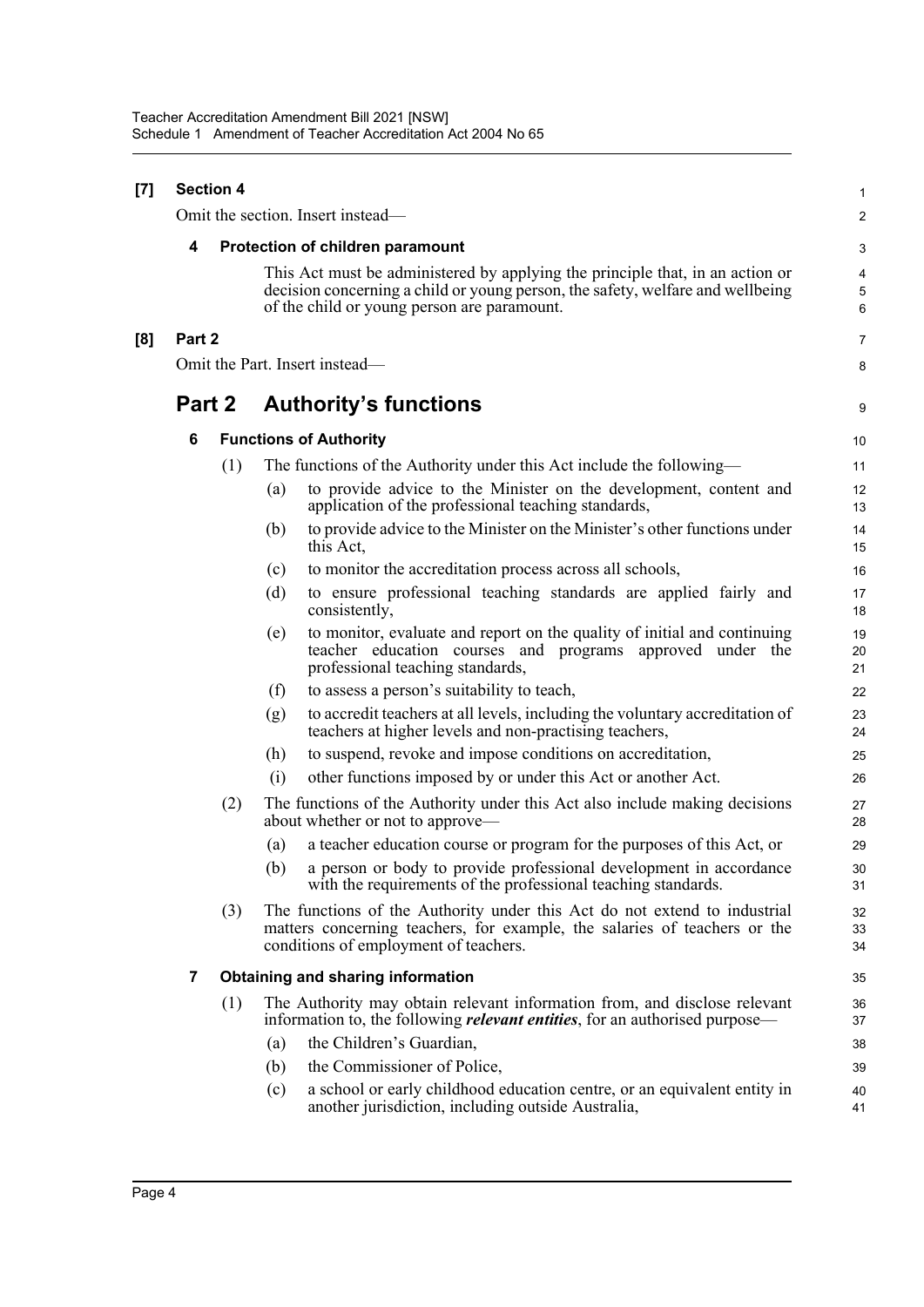|        |                   | (d)      | an organisation to which a matter relevant to an assessment of<br>suitability has been referred under section 38.                                                                                                                                                      | $\mathbf{1}$<br>$\boldsymbol{2}$ |
|--------|-------------------|----------|------------------------------------------------------------------------------------------------------------------------------------------------------------------------------------------------------------------------------------------------------------------------|----------------------------------|
|        | (2)               |          | In this section—                                                                                                                                                                                                                                                       | 3                                |
|        |                   |          | <b><i>authorised purpose</i></b> means a purpose for or in connection with the execution<br>or administration of this Act and includes the following purposes—                                                                                                         | 4<br>5                           |
|        |                   | (a)      | the verification of the identity of a person who is an applicant for, or the<br>holder of, an accreditation under this Act,                                                                                                                                            | $\,6$<br>$\overline{7}$          |
|        |                   | (b)      | the consideration and determination of a person's application under this<br>Act,                                                                                                                                                                                       | 8<br>9                           |
|        |                   | (c)      | assessing and determining under Part 4, Division 2 whether to suspend<br>or revoke a person's accreditation,                                                                                                                                                           | 10<br>11                         |
|        |                   | (d)      | assessing and determining under Part 4, Division 4 whether a person is<br>suitable to teach.                                                                                                                                                                           | 12<br>13                         |
|        |                   |          | <i>clearance history</i> , of a person, means the history of action taken in relation to<br>an application for a clearance by the person or a clearance held by the person<br>under the Child Protection (Working with Children) Act 2012, including the<br>following— | 14<br>15<br>16<br>17             |
|        |                   | (a)      | a risk assessment determination,                                                                                                                                                                                                                                       | 18                               |
|        |                   | (b)      | an interim bar,                                                                                                                                                                                                                                                        | 19                               |
|        |                   | (c)      | a refusal of an application,                                                                                                                                                                                                                                           | 20                               |
|        |                   | (d)      | the suspension or cancellation of a clearance.                                                                                                                                                                                                                         | 21                               |
|        |                   |          | relevant information means the following information about a person-                                                                                                                                                                                                   | 22                               |
|        |                   | (a)      | information relevant to the verification of the identity of the person,                                                                                                                                                                                                | 23                               |
|        |                   | (b)      | information about the person disclosed by the person to a relevant<br>entity,                                                                                                                                                                                          | 24<br>25                         |
|        |                   | (c)      | information about the person's criminal history in this jurisdiction or<br>another jurisdiction,                                                                                                                                                                       | 26<br>27                         |
|        |                   | (d)      | information about disciplinary proceedings against the person in this<br>jurisdiction or another jurisdiction,                                                                                                                                                         | 28<br>29                         |
|        |                   | (e)      | information about the person's clearance history,                                                                                                                                                                                                                      | 30                               |
|        |                   | (f)      | information about whether the person continues to comply with<br>accreditation requirements<br>and teaching<br>standards under the<br>professional teaching standards,                                                                                                 | 31<br>32<br>33                   |
|        |                   | (g)      | other information relevant to assessing the person's suitability to teach,<br>including a relevant complaint.                                                                                                                                                          | 34<br>35                         |
| [9]    |                   |          | Section 16 Authority to maintain roll of teachers                                                                                                                                                                                                                      | 36                               |
|        |                   |          | Omit section $16(2)(a)$ . Insert instead—                                                                                                                                                                                                                              | 37                               |
|        |                   | (a)      | the public register of teachers, and                                                                                                                                                                                                                                   | 38                               |
| $[10]$ | <b>Section 17</b> |          |                                                                                                                                                                                                                                                                        | 39                               |
|        |                   |          | Omit the section. Insert instead-                                                                                                                                                                                                                                      | 40                               |
|        |                   |          |                                                                                                                                                                                                                                                                        |                                  |
|        | 17                |          | <b>Public register of teachers</b>                                                                                                                                                                                                                                     | 41                               |
|        | (1)               | website. | A public register of accredited persons must be published on the Authority's                                                                                                                                                                                           | 42<br>43                         |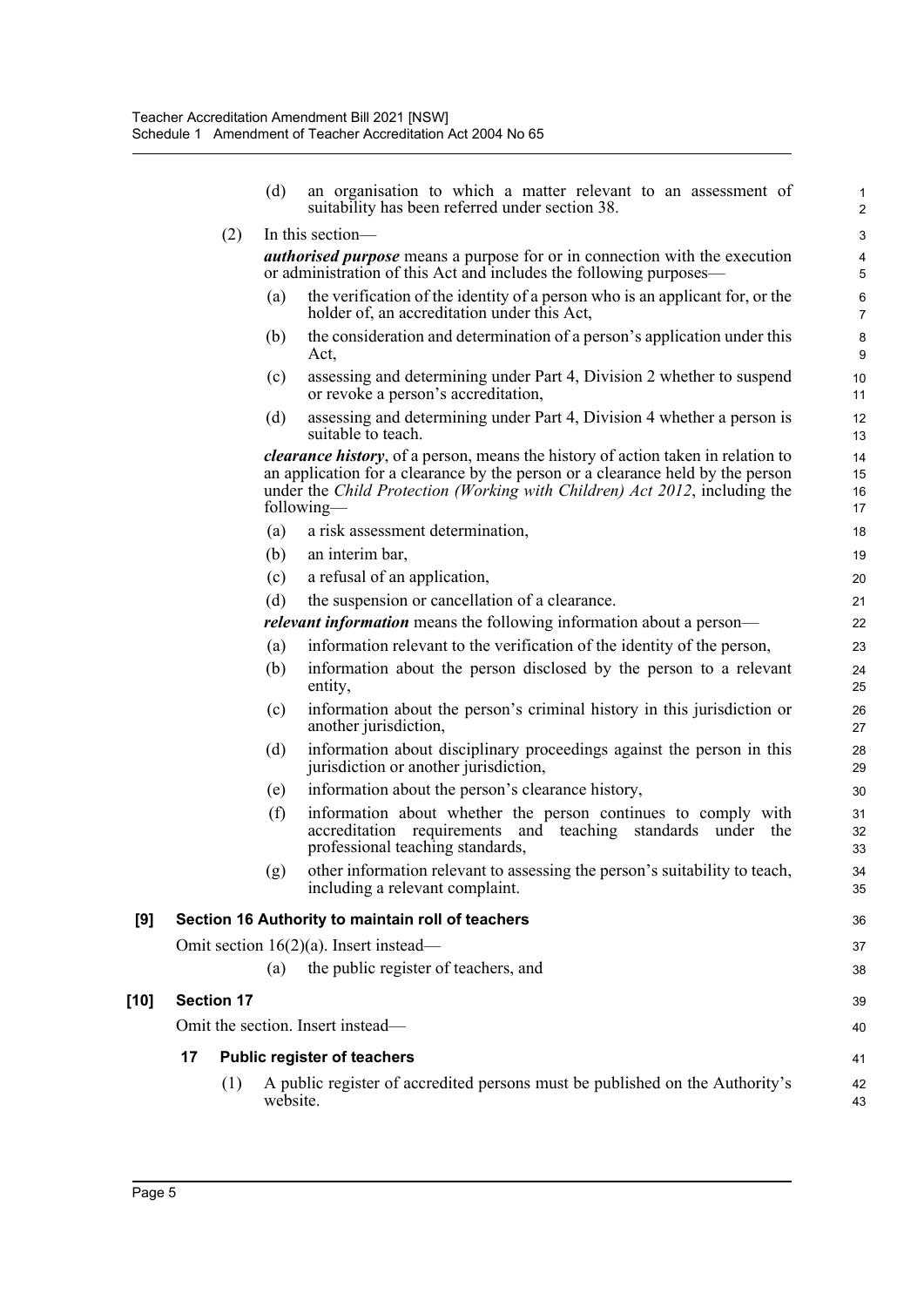|        |                   | (2) | person-                   | The public register must contain the following information about an accredited                                                                                           | 1<br>$\overline{\mathbf{c}}$ |  |  |  |  |  |  |
|--------|-------------------|-----|---------------------------|--------------------------------------------------------------------------------------------------------------------------------------------------------------------------|------------------------------|--|--|--|--|--|--|
|        |                   |     | (a)                       | the person's full name,                                                                                                                                                  | 3                            |  |  |  |  |  |  |
|        |                   |     | (b)                       | the accreditation number specified on the person's certificate of<br>accreditation,                                                                                      | 4<br>5                       |  |  |  |  |  |  |
|        |                   |     | (c)                       | the type or level of accreditation held by the person.                                                                                                                   | 6                            |  |  |  |  |  |  |
| $[11]$ | <b>Section 18</b> |     |                           |                                                                                                                                                                          | 7                            |  |  |  |  |  |  |
|        |                   |     |                           | Omit the section. Insert instead-                                                                                                                                        | 8                            |  |  |  |  |  |  |
|        | 18                |     | <b>Accreditation list</b> |                                                                                                                                                                          |                              |  |  |  |  |  |  |
|        |                   | (1) |                           | The accreditation list must contain the following particulars in relation to each<br>person who is accredited—                                                           | 10<br>11                     |  |  |  |  |  |  |
|        |                   |     | (a)                       | the full name and date of birth of the person,                                                                                                                           | 12                           |  |  |  |  |  |  |
|        |                   |     | (b)                       | the type or level of accreditation held by the person,                                                                                                                   | 13                           |  |  |  |  |  |  |
|        |                   |     | (c)                       | the date on which the person was accredited,                                                                                                                             | 14                           |  |  |  |  |  |  |
|        |                   |     | (d)                       | other information required by or under this Act or the regulations to be<br>included on the accreditation list.                                                          | 15<br>16                     |  |  |  |  |  |  |
|        |                   | (2) |                           | The accreditation list must contain the details of a decision by the Authority-                                                                                          | 17                           |  |  |  |  |  |  |
|        |                   |     | (a)                       | to refuse an application to accredit a person, or                                                                                                                        | 18                           |  |  |  |  |  |  |
|        |                   |     | (b)                       | to revoke the accreditation of a person, or                                                                                                                              | 19                           |  |  |  |  |  |  |
|        |                   |     | (c)                       | to suspend the accreditation of a person.                                                                                                                                | 20                           |  |  |  |  |  |  |
|        |                   | (3) |                           | The Authority may provide information contained in the accreditation list to<br>the following-                                                                           | 21<br>22                     |  |  |  |  |  |  |
|        |                   |     | (a)                       | a school or an early childhood education centre,                                                                                                                         | 23                           |  |  |  |  |  |  |
|        |                   |     | (b)                       | the person or body responsible for registering or accrediting teachers<br>under the law of another jurisdiction, including outside Australia,                            | 24<br>25                     |  |  |  |  |  |  |
|        |                   |     | (c)                       | another person or body prescribed by the regulations.                                                                                                                    | 26                           |  |  |  |  |  |  |
| [12]   |                   |     |                           | Section 19 Minister may approve professional teaching standards                                                                                                          | 27                           |  |  |  |  |  |  |
|        |                   |     |                           | Omit "to teacher accreditation authorities and" from section 19(2).                                                                                                      | 28                           |  |  |  |  |  |  |
| $[13]$ |                   |     |                           | Section 20 Matters to be dealt with by professional teaching standards                                                                                                   | 29                           |  |  |  |  |  |  |
|        |                   |     |                           | Omit section 20(1)(c). Insert instead-                                                                                                                                   | 30                           |  |  |  |  |  |  |
|        |                   |     | (b1)                      | the conditions and criteria relating to an individual's suitability to teach,                                                                                            | 31                           |  |  |  |  |  |  |
|        |                   |     | (c)                       | the procedures and guidelines to be followed in relation to the<br>accreditation of persons under this Part, including the suspension or<br>revocation of accreditation, | 32<br>33<br>34               |  |  |  |  |  |  |
| $[14]$ |                   |     |                           | <b>Section 21 Accreditation of teachers</b>                                                                                                                              | 35                           |  |  |  |  |  |  |
|        |                   |     |                           | Omit section $21(1)$ and $(1A)$ . Insert instead—                                                                                                                        | 36                           |  |  |  |  |  |  |
|        |                   | (1) |                           | The Authority may, in accordance with this Part—                                                                                                                         | 37                           |  |  |  |  |  |  |
|        |                   |     | (a)                       | grant accreditation for the purpose of teaching in a school or early<br>childhood education centre, or                                                                   | 38<br>39                     |  |  |  |  |  |  |
|        |                   |     | (b)                       | accredit a non-school based teacher or non-centre based teacher, or                                                                                                      | 40                           |  |  |  |  |  |  |
|        |                   |     | (c)                       | grant non-practising accreditation.                                                                                                                                      | 41                           |  |  |  |  |  |  |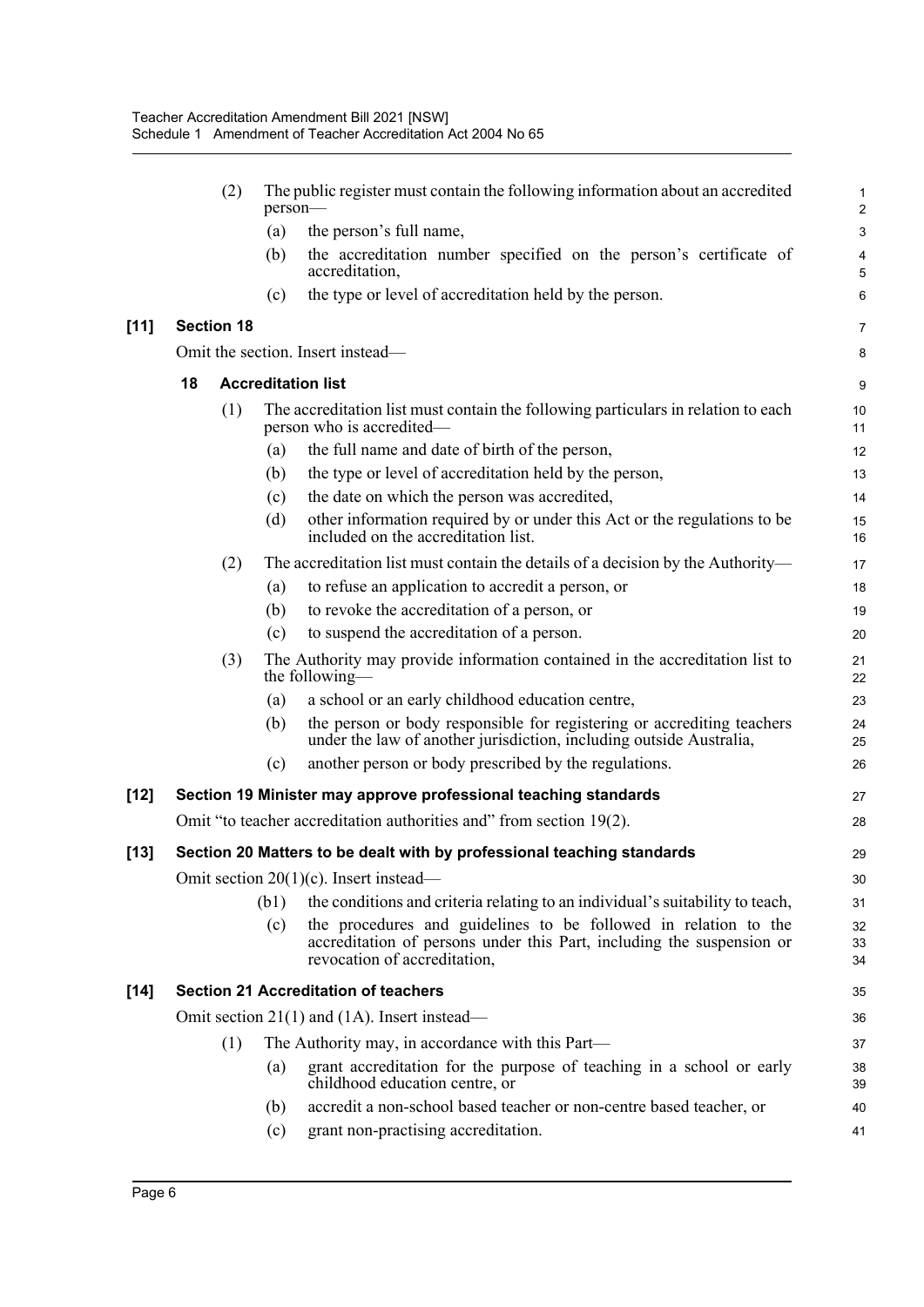|    |                                | Sections 22 and 23                                                                                                                                                                                                                   |  |  |  |
|----|--------------------------------|--------------------------------------------------------------------------------------------------------------------------------------------------------------------------------------------------------------------------------------|--|--|--|
|    |                                | Omit the sections. Insert instead-                                                                                                                                                                                                   |  |  |  |
| 22 | Applications for accreditation |                                                                                                                                                                                                                                      |  |  |  |
|    | (1)                            | A person may apply to the Authority for accreditation under this Part.                                                                                                                                                               |  |  |  |
|    | (2)                            | An application must-                                                                                                                                                                                                                 |  |  |  |
|    |                                | be in the form approved by the Authority (the <i>approved form</i> ), and<br>(a)                                                                                                                                                     |  |  |  |
|    |                                | be accompanied by other information required by the Authority, and<br>(b)                                                                                                                                                            |  |  |  |
|    |                                | specify the type of accreditation applied for.<br>(c)                                                                                                                                                                                |  |  |  |
|    | (3)                            | The approved form must include provision for the authorisation by the<br>applicant of, and the consent by the applicant to, the following in connection<br>with the application and at any time while the accreditation is in force- |  |  |  |
|    |                                | the conduct of a criminal record check in relation to the applicant,<br>(a)                                                                                                                                                          |  |  |  |
|    |                                | the disclosure of the applicant's criminal history and disciplinary<br>(b)<br>history,                                                                                                                                               |  |  |  |
|    |                                | other inquiries about the applicant relevant to-<br>(c)                                                                                                                                                                              |  |  |  |
|    |                                | the suitability of the applicant to teach, or<br>(i)                                                                                                                                                                                 |  |  |  |
|    |                                | the type of accreditation for which the applicant has applied.<br>(ii)                                                                                                                                                               |  |  |  |
|    | (4)                            | The regulations may—                                                                                                                                                                                                                 |  |  |  |
|    |                                | prescribe the fee payable for an application and the way in which it must<br>(a)<br>be paid, and                                                                                                                                     |  |  |  |
|    |                                | require proof of identity to be provided by an applicant in the way<br>(b)<br>prescribed by the regulations or approved by the Authority.                                                                                            |  |  |  |
| 23 |                                | <b>Notice of decisions by Authority</b>                                                                                                                                                                                              |  |  |  |
|    | (1)                            | The Authority must give written notice to the applicant of the following-                                                                                                                                                            |  |  |  |
|    |                                | a decision to grant an accreditation,<br>(a)                                                                                                                                                                                         |  |  |  |
|    |                                | (b)<br>a decision to refuse to grant an accreditation,                                                                                                                                                                               |  |  |  |
|    |                                | an assessment the person is not suitable to teach under Division 4.<br>(c)                                                                                                                                                           |  |  |  |
|    | (2)                            | If the Authority grants an accreditation, the Authority must issue a certificate<br>of accreditation to the person in the form approved by the Authority.                                                                            |  |  |  |
|    | (3)                            | Notice of a decision referred to in subsection $(1)(b)$ or $(c)$ must state the<br>following—                                                                                                                                        |  |  |  |
|    |                                | the reasons for the decision,<br>(a)                                                                                                                                                                                                 |  |  |  |
|    |                                | that the individual may appeal against the decision,<br>(b)                                                                                                                                                                          |  |  |  |
|    |                                | how an application for appeal may be made and the period within which<br>(c)<br>the application must be made.                                                                                                                        |  |  |  |
|    |                                | <b>Section 24 Revocation of accreditation</b>                                                                                                                                                                                        |  |  |  |
|    |                                | Insert after section $24(1)(g)$ —                                                                                                                                                                                                    |  |  |  |
|    |                                | the Authority has made an assessment the person is not suitable to teach<br>(h)<br>under Division 4.                                                                                                                                 |  |  |  |
|    |                                | Section 24C Notice to be given of intention to suspend or revoke accreditation                                                                                                                                                       |  |  |  |
|    |                                | Insert after section $24C(3)$ —                                                                                                                                                                                                      |  |  |  |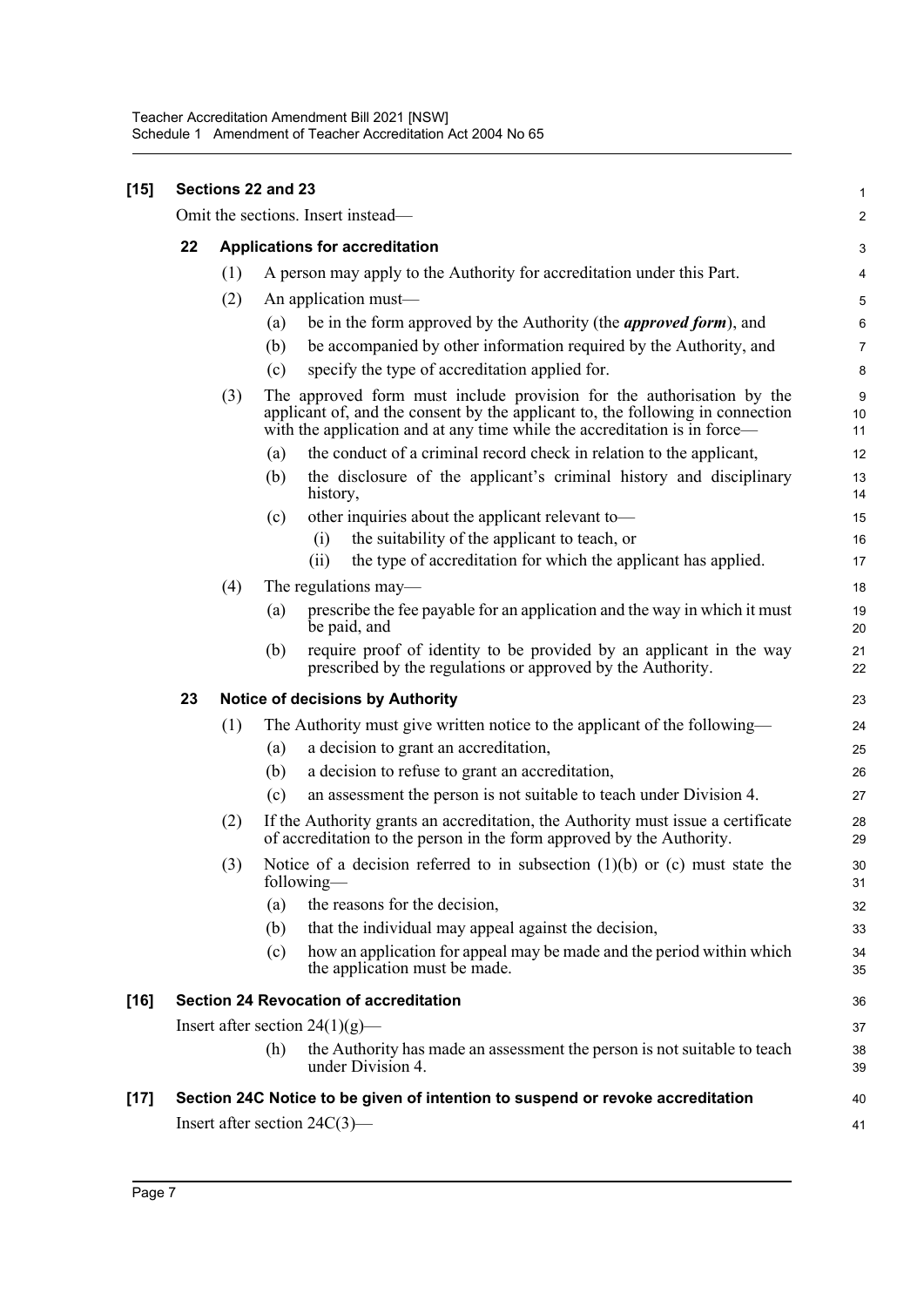|        | (4)                  |     | This section does not apply to the suspension or revocation of a person's<br>accreditation on the following grounds—                                                                                                                                                          | $\mathbf 1$<br>$\overline{c}$  |
|--------|----------------------|-----|-------------------------------------------------------------------------------------------------------------------------------------------------------------------------------------------------------------------------------------------------------------------------------|--------------------------------|
|        |                      | (a) | the person is subject to an interim bar imposed under the Child<br>Protection (Working with Children) Act 2012, section 17,                                                                                                                                                   | $\ensuremath{\mathsf{3}}$<br>4 |
|        |                      | (b) | the working with children check clearance for the person is cancelled<br>under the Child Protection (Working with Children) Act 2012, section<br>23.                                                                                                                          | 5<br>6<br>$\overline{7}$       |
| $[18]$ |                      |     | Section 24D Placing accreditation on hold during leave of absence from teaching                                                                                                                                                                                               | 8                              |
|        |                      |     | Omit section 24D(3). Insert instead—                                                                                                                                                                                                                                          | 9                              |
|        | (3)                  |     | A person is taken not to be accredited under this Act during a period in which<br>the person's accreditation is placed on hold.                                                                                                                                               | 10<br>11                       |
|        | (3A)                 |     | During the period—                                                                                                                                                                                                                                                            | 12                             |
|        |                      | (a) | the person may undertake courses or carry out duties to enable the<br>person to satisfy the requirements of the professional teaching standards<br>relating to professional development and continuing teacher education,<br>and                                              | 13<br>14<br>15<br>16           |
|        |                      | (b) | the Authority may suspend or revoke the person's accreditation.                                                                                                                                                                                                               | 17                             |
| $[19]$ | <b>Section 25A</b>   |     |                                                                                                                                                                                                                                                                               | 18                             |
|        |                      |     | Omit the section. Insert instead—                                                                                                                                                                                                                                             | 19                             |
|        | 25A                  |     | Working with children check clearances                                                                                                                                                                                                                                        | 20                             |
|        | (1)                  |     | A person must not be accredited under this Part unless the person holds a<br>working with children check clearance under the Child Protection (Working<br>with Children) Act 2012 that authorises the person to engage in paid<br>child-related work.                         | 21<br>22<br>23<br>24           |
|        | (2)                  |     | It is a condition of the accreditation of a person under this Part that the person<br>holds a working with children check clearance under the <i>Child Protection</i><br>(Working with Children) Act 2012 that authorises the person to engage in paid<br>child-related work. | 25<br>26<br>27<br>28           |
| $[20]$ |                      |     | Section 27 Administrative review of certain decisions                                                                                                                                                                                                                         | 29                             |
|        |                      |     | Omit "a teacher accreditation authority" from section $27(1)(a)$ .                                                                                                                                                                                                            | 30                             |
|        |                      |     | Insert instead "the Authority".                                                                                                                                                                                                                                               | 31                             |
| $[21]$ |                      |     | Section 28 Requirement for teachers to be accredited                                                                                                                                                                                                                          | 32                             |
|        |                      |     | Omit "on-site" from section $28(2)(b)$ .                                                                                                                                                                                                                                      | 33                             |
| $[22]$ |                      |     | Sections 28(3) and (4), 40A and 41 and Schedule 2                                                                                                                                                                                                                             | 34                             |
|        | Omit the provisions. |     |                                                                                                                                                                                                                                                                               | 35                             |
| $[23]$ |                      |     | <b>Section 30 Provisional accreditation</b>                                                                                                                                                                                                                                   | 36                             |
|        | $30(4)(a)$ .         |     | Omit ", within the first 12 months of the person's conditional accreditation," from section                                                                                                                                                                                   | 37<br>38                       |
| $[24]$ |                      |     | Sections 30(5)(b), 31(4)(c), 32, note, 33(1)(a) and (4)(b), and 40(1)                                                                                                                                                                                                         | 39                             |
|        |                      |     | Omit "by a teacher accreditation authority" wherever occurring.                                                                                                                                                                                                               | 40                             |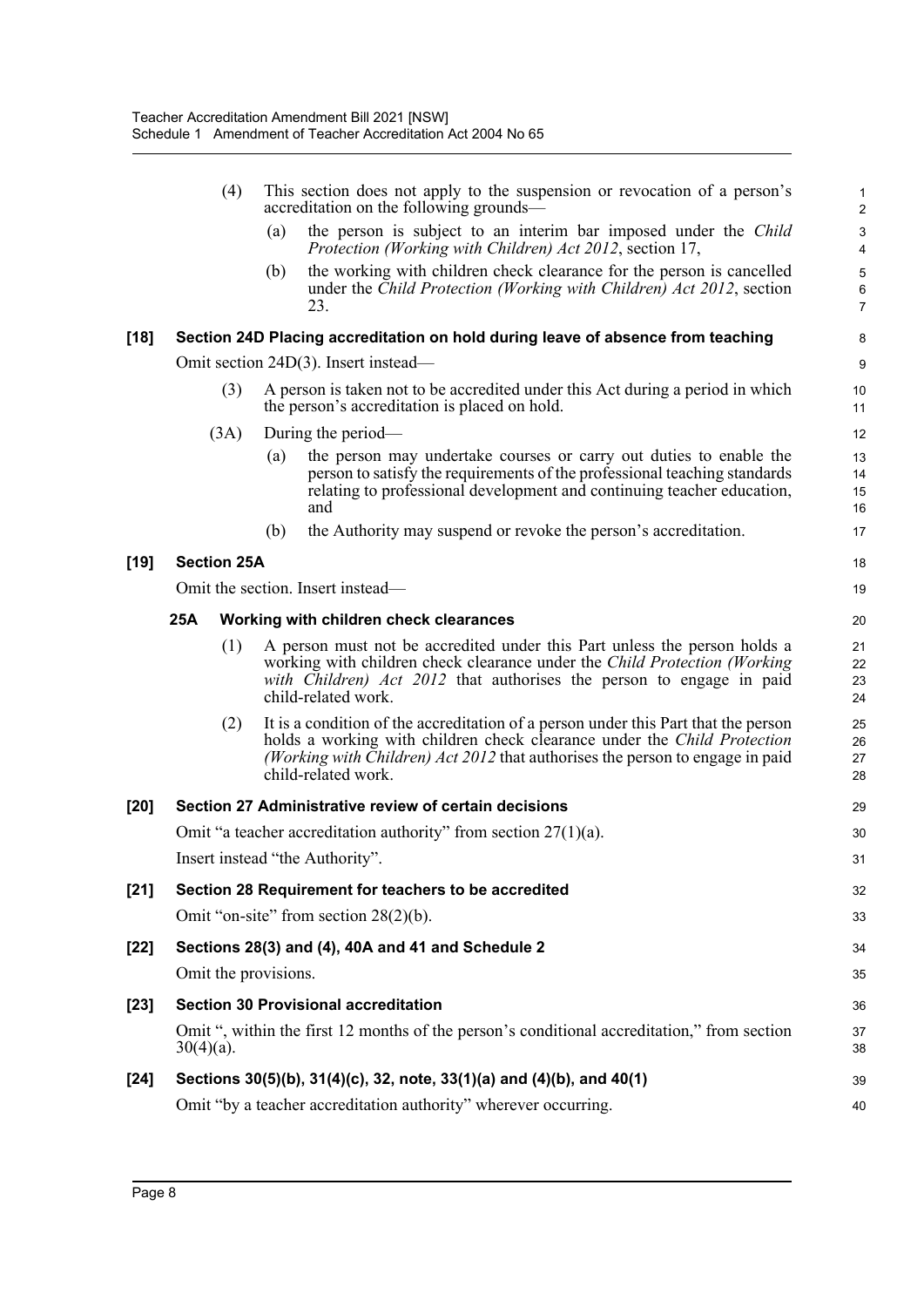| $[25]$ |                          |     |                   | Section 32 Accreditation of teachers at proficient teacher level                                                                                                 | 1                              |  |  |
|--------|--------------------------|-----|-------------------|------------------------------------------------------------------------------------------------------------------------------------------------------------------|--------------------------------|--|--|
|        |                          |     |                   | Omit section $32(1)$ –(3). Insert instead–                                                                                                                       | $\overline{c}$                 |  |  |
|        |                          | (1) |                   | The Authority may, on application by a person who is required to be<br>accredited, accredit the person at proficient teacher level if-                           | $\ensuremath{\mathsf{3}}$<br>4 |  |  |
|        |                          |     | (a)               | the person-                                                                                                                                                      | 5                              |  |  |
|        |                          |     |                   | is provisionally accredited under section 30, or<br>(i)                                                                                                          | 6                              |  |  |
|        |                          |     |                   | is conditionally accredited under section 31 and has completed an<br>(ii)<br>approved course, or                                                                 | $\overline{7}$<br>8            |  |  |
|        |                          |     |                   | satisfies the requirements for accreditation prescribed by the<br>(iii)<br>regulations or specified in the rules of the Authority, and                           | $9\,$<br>10                    |  |  |
|        |                          |     | (b)               | the Authority is satisfied the person meets the requirements for<br>accreditation at proficient teacher level.                                                   | 11<br>12                       |  |  |
|        |                          | (2) |                   | The Authority may refuse an application to accredit a person at proficient<br>teacher level.                                                                     | 13<br>14                       |  |  |
|        |                          | (3) |                   | A decision by the Authority to accredit a person at proficient teacher level has<br>no effect unless the person has completed an approved course.                | 15<br>16                       |  |  |
| $[26]$ |                          |     |                   | <b>Section 33 Provisional re-accreditation</b>                                                                                                                   | 17                             |  |  |
|        |                          |     |                   | Omit section $33(1)(b)$ . Insert instead—                                                                                                                        | 18                             |  |  |
|        |                          |     | (b)               | whose provisional accreditation or provisional re-accreditation has<br>ceased because the person has failed to be accredited at proficient<br>teacher level, or  | 19<br>20<br>21                 |  |  |
| $[27]$ | Part 4, Division 4       |     |                   |                                                                                                                                                                  |                                |  |  |
|        | Insert after Division 3- |     |                   |                                                                                                                                                                  |                                |  |  |
|        | <b>Division 4</b>        |     |                   | Assessment of suitability to teach                                                                                                                               | 24                             |  |  |
|        | <b>Definition</b><br>34  |     |                   |                                                                                                                                                                  | 25                             |  |  |
|        |                          |     | In this Division- |                                                                                                                                                                  |                                |  |  |
|        |                          |     |                   | <i>assessment of suitability</i> —see section 35.                                                                                                                |                                |  |  |
|        | 35                       |     |                   | When Authority may assess suitability to teach                                                                                                                   | 28                             |  |  |
|        |                          |     |                   | The Authority may carry out an assessment of a person's suitability to teach<br>$(an$ assessment of suitability)-                                                | 29<br>30                       |  |  |
|        |                          |     | (a)               | if the person applies for accreditation under this Part, or                                                                                                      | 31                             |  |  |
|        |                          |     | (b)               | periodically, as required by the rules of the Authority, or                                                                                                      | 32                             |  |  |
|        |                          |     | (c)               | if a complainant makes a relevant complaint to the Authority about the<br>person, or                                                                             | 33<br>34                       |  |  |
|        |                          |     | (d)               | if the person is the subject of disciplinary proceedings commenced by a<br>school or centre, or                                                                  | 35<br>36                       |  |  |
|        |                          |     | (e)               | if the person is the subject of criminal proceedings that, in the<br>Authority's opinion, relate to an act or conduct that reflects adversely<br>on a teacher's- | 37<br>38<br>39                 |  |  |
|        |                          |     |                   | (i)<br>professional standing or integrity, or                                                                                                                    | 40                             |  |  |
|        |                          |     |                   | suitability or competence to teach, or<br>(ii)                                                                                                                   | 41                             |  |  |
|        |                          |     | (f)               | on the basis of a ground on which the Authority may revoke the person's<br>accreditation.                                                                        | 42<br>43                       |  |  |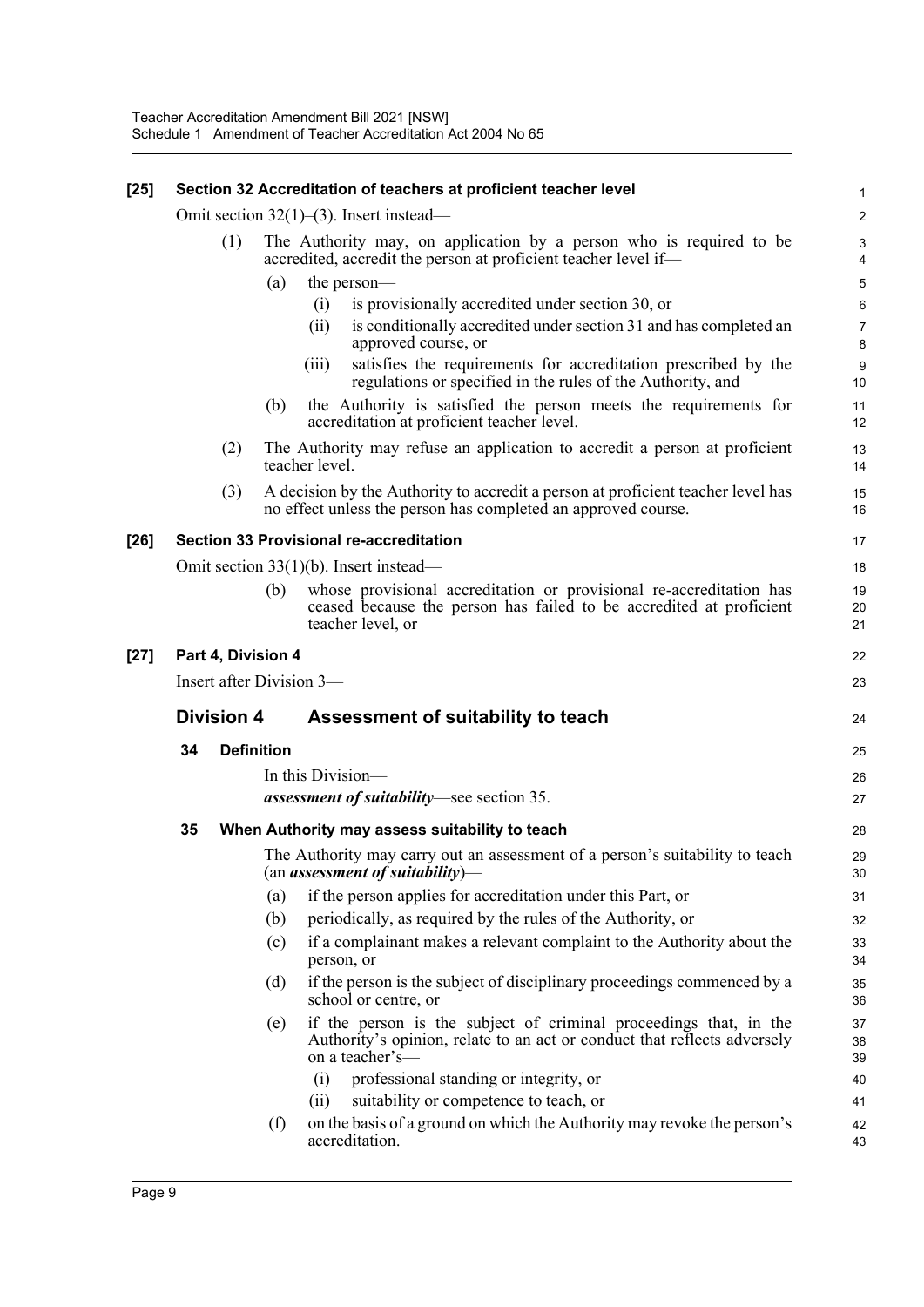#### **36 Power to check criminal and disciplinary history**

| 36  |     |                                                                                                                                                                 | Power to check criminal and disciplinary history                                                                                                                                                                                                                         | $\mathbf{1}$                     |  |  |  |
|-----|-----|-----------------------------------------------------------------------------------------------------------------------------------------------------------------|--------------------------------------------------------------------------------------------------------------------------------------------------------------------------------------------------------------------------------------------------------------------------|----------------------------------|--|--|--|
|     | (1) |                                                                                                                                                                 | In carrying out an assessment of suitability, the Authority must check the<br>individual's criminal and disciplinary history.                                                                                                                                            | $\boldsymbol{2}$<br>$\mathbf{3}$ |  |  |  |
|     | (2) |                                                                                                                                                                 | For the purpose of checking an individual's criminal and disciplinary history,<br>the Authority may obtain a written report about the criminal and disciplinary<br>history of the individual from the following—                                                         | $\overline{4}$<br>5<br>6         |  |  |  |
|     |     | (a)                                                                                                                                                             | the Commissioner of Police,                                                                                                                                                                                                                                              | $\overline{7}$                   |  |  |  |
|     |     | (b)                                                                                                                                                             | the Children's Guardian,                                                                                                                                                                                                                                                 | 8                                |  |  |  |
|     |     | (c)                                                                                                                                                             | the employer or a former employer of the individual,                                                                                                                                                                                                                     | 9                                |  |  |  |
|     |     | (d)                                                                                                                                                             | another person, body or organisation in the State, another State or<br>Territory or the Commonwealth, or outside Australia, that has access to<br>records about the criminal or disciplinary history of the individual.                                                  | 10<br>11<br>12                   |  |  |  |
| 37  |     |                                                                                                                                                                 | <b>Authority's other powers</b>                                                                                                                                                                                                                                          | 13                               |  |  |  |
|     | (1) |                                                                                                                                                                 | In carrying out an assessment of suitability, the Authority may, by written<br>notice given to the individual, require the individual to do 1 or more of the<br>following within a reasonable time stated in the notice-                                                 | 14<br>15<br>16                   |  |  |  |
|     |     | (a)                                                                                                                                                             | give the Authority further information or a document the Authority<br>reasonably requires to assess the individual's suitability to teach,                                                                                                                               | 17<br>18                         |  |  |  |
|     |     | (b)                                                                                                                                                             | if the Authority is unable to obtain the criminal or disciplinary history<br>of the person from another jurisdiction, including outside Australia—<br>make a statutory declaration setting out the individual's criminal or<br>disciplinary history in the jurisdiction, | 19<br>20<br>21<br>22             |  |  |  |
|     |     | (c)                                                                                                                                                             | undergo a health assessment at a reasonable place.                                                                                                                                                                                                                       | 23                               |  |  |  |
|     | (2) | If the individual has applied for accreditation under this Part, the Authority<br>may reject the application if the individual does not comply with the notice. |                                                                                                                                                                                                                                                                          |                                  |  |  |  |
|     | (3) | Information obtained under this section must not be used as evidence in civil<br>or criminal proceedings against the person.                                    |                                                                                                                                                                                                                                                                          |                                  |  |  |  |
| 38  |     |                                                                                                                                                                 | Authority may refer matter for further investigation                                                                                                                                                                                                                     | 28                               |  |  |  |
|     | (1) |                                                                                                                                                                 | The Authority may, at any time, refer a matter relevant to an assessment of<br>suitability to an appropriate entity for further investigation.                                                                                                                           | 29<br>30                         |  |  |  |
|     | (2) | An appropriate entity to whom a matter is referred must provide the Authority<br>with a report setting out the findings of the investigation.                   |                                                                                                                                                                                                                                                                          |                                  |  |  |  |
|     | (3) |                                                                                                                                                                 | In this section-                                                                                                                                                                                                                                                         | 33                               |  |  |  |
|     |     |                                                                                                                                                                 | <i>appropriate entity</i> includes the following—                                                                                                                                                                                                                        | 34                               |  |  |  |
|     |     | (a)                                                                                                                                                             | the Children's Guardian,                                                                                                                                                                                                                                                 | 35                               |  |  |  |
|     |     | (b)                                                                                                                                                             | a law enforcement agency,                                                                                                                                                                                                                                                | 36                               |  |  |  |
|     |     | (c)                                                                                                                                                             | the employer of the person being assessed,                                                                                                                                                                                                                               | 37                               |  |  |  |
|     |     | (d)                                                                                                                                                             | another person, body or organisation empowered by a law of the State<br>or of another State or Territory or the Commonwealth to take<br>investigatory, disciplinary or other action.                                                                                     | 38<br>39<br>40                   |  |  |  |
| 38A |     |                                                                                                                                                                 | <b>Unsuitability to teach</b>                                                                                                                                                                                                                                            | 41                               |  |  |  |
|     | (1) |                                                                                                                                                                 | The Authority may, after carrying out an assessment, decide an individual is<br>not suitable for teaching if-                                                                                                                                                            | 42<br>43                         |  |  |  |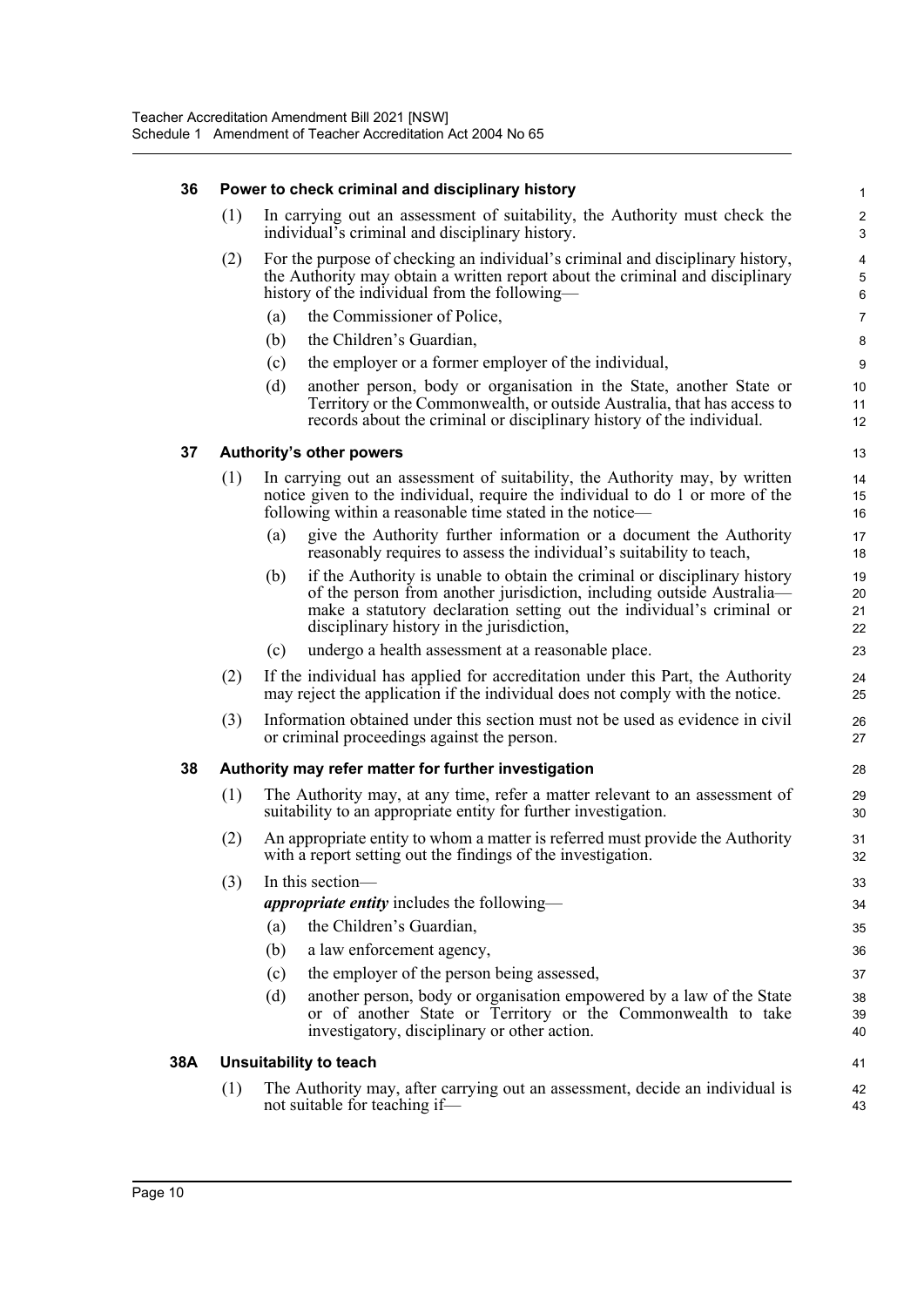|        |     |                    | (a)    | or                              | considering the person's criminal and disciplinary history, the<br>individual is not, in the Authority's opinion, a suitable person to teach,     | $\mathbf{1}$<br>$\overline{c}$<br>3 |
|--------|-----|--------------------|--------|---------------------------------|---------------------------------------------------------------------------------------------------------------------------------------------------|-------------------------------------|
|        |     |                    | (b)    |                                 | the individual fails to meet a standard in the professional teaching<br>standards in relation to the individual's suitability to teach, or        | 4<br>5                              |
|        |     |                    | (c)    |                                 | in the Authority's opinion, the individual is for another reason—                                                                                 | 6                                   |
|        |     |                    |        | (i)                             | not a fit and proper person to teach, or                                                                                                          | $\overline{7}$                      |
|        |     |                    |        | (ii)                            | unable to teach competently.                                                                                                                      | 8                                   |
|        |     | (2)                |        |                                 | Despite another provision of this Act, if the Authority decides the individual<br>is not suitable for teaching, the Authority-                    | $\boldsymbol{9}$<br>10              |
|        |     |                    | (a)    |                                 | if the individual has applied for accreditation under this Part—must<br>refuse to accredit the individual, or                                     | 11<br>12                            |
|        |     |                    | (b)    |                                 | if the individual holds an accreditation granted under this Part—may do<br>1 or more of the following—                                            | 13<br>14                            |
|        |     |                    |        | (i)                             | impose conditions on the accreditation as considered appropriate<br>by the Authority in the circumstances,                                        | 15<br>16                            |
|        |     |                    |        | (ii)                            | suspend the accreditation,                                                                                                                        | 17                                  |
|        |     |                    |        | (iii)                           | revoke the accreditation.                                                                                                                         | 18                                  |
| $[28]$ |     | <b>Section 38B</b> |        |                                 |                                                                                                                                                   | 19                                  |
|        |     |                    |        | Insert before section 39—       |                                                                                                                                                   | 20                                  |
|        | 38B |                    |        |                                 | Non-practising accreditation                                                                                                                      | 21                                  |
|        |     | (1)                |        |                                 | The Authority may, on application by a person who is not required to be<br>accredited, accredit the person at non-practising level if the person— | 22<br>23                            |
|        |     |                    | (a)    | and                             | satisfies the requirements for accreditation at non-practising level<br>prescribed by the regulations or specified in the rules of the Authority, | 24<br>25<br>26                      |
|        |     |                    | (b)    |                                 | does not intend to undertake the duties of a teacher in a school or early<br>childhood education centre.                                          | 27<br>28                            |
|        |     | (2)                | level. |                                 | The Authority may refuse an application to accredit a person at non-practising                                                                    | 29<br>30                            |
| $[29]$ |     |                    |        |                                 | Section 39(2) and (4), and 40(2) and (3)                                                                                                          | 31                                  |
|        |     |                    |        |                                 | Omit "A teacher accreditation authority" wherever occurring.                                                                                      | 32                                  |
|        |     |                    |        | Insert instead "The Authority". |                                                                                                                                                   | 33                                  |
| $[30]$ |     |                    |        | Sections 39(4) and 40(3)        |                                                                                                                                                   | 34                                  |
|        |     |                    |        |                                 | Omit "the authority" wherever occurring. Insert instead "the Authority".                                                                          | 35                                  |
| $[31]$ |     | <b>Section 42B</b> |        |                                 |                                                                                                                                                   | 36                                  |
|        |     |                    |        |                                 | Omit the section. Insert instead-                                                                                                                 | 37                                  |
|        | 42B |                    |        |                                 | <b>Mandatory notifications by employers</b>                                                                                                       | 38                                  |
|        |     | (1)                |        |                                 | An employer of an accredited person who makes a relevant decision in relation<br>to the person must-                                              | 39<br>40                            |
|        |     |                    | (a)    |                                 | notify the Authority of the decision, and                                                                                                         | 41                                  |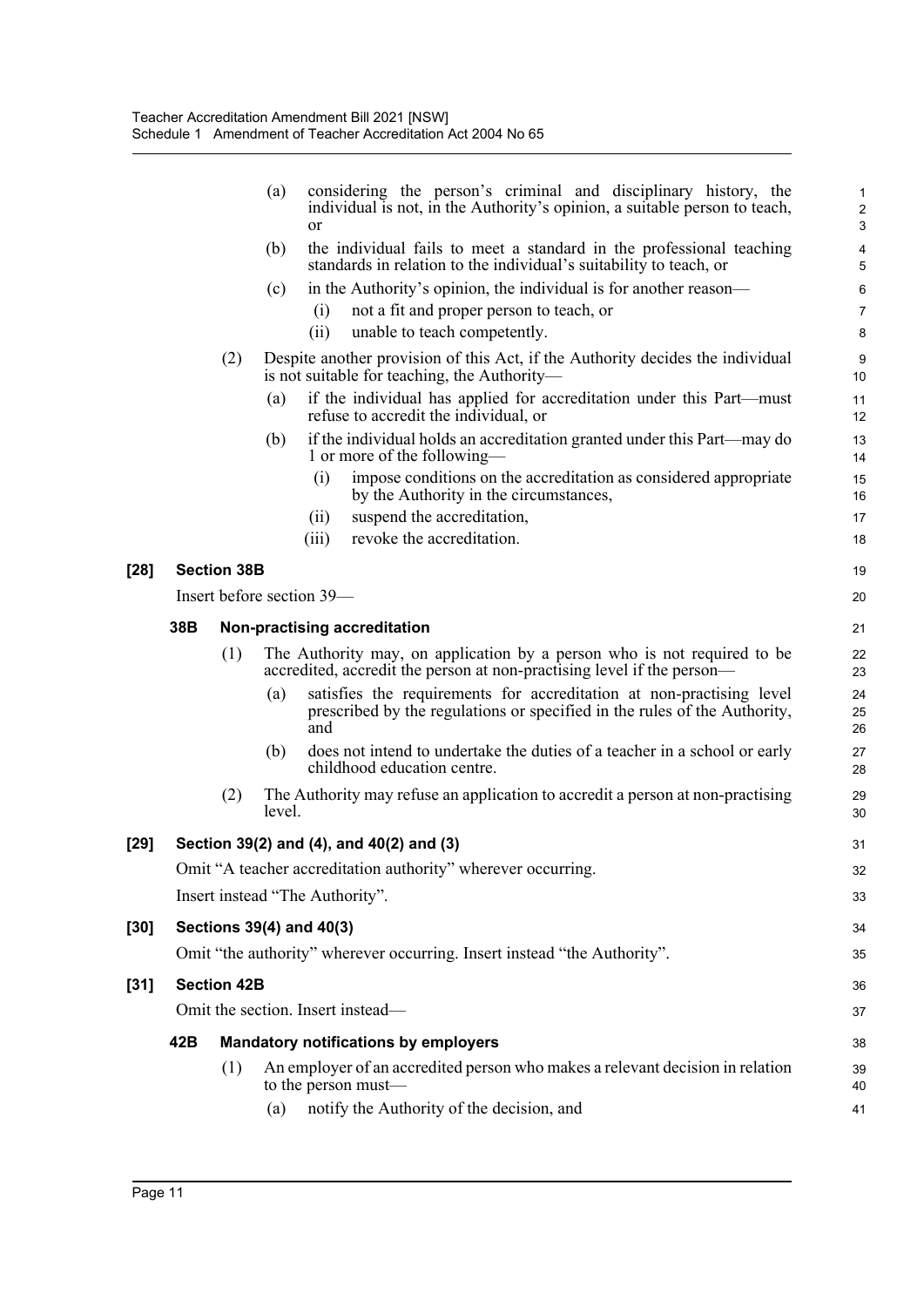|      |             | (b)<br>give the Authority all information that is or may be relevant to the<br>decision.                                                                                                                                                                                                                                      | $\mathbf 1$<br>$\overline{c}$ |  |  |  |  |
|------|-------------|-------------------------------------------------------------------------------------------------------------------------------------------------------------------------------------------------------------------------------------------------------------------------------------------------------------------------------|-------------------------------|--|--|--|--|
|      |             | Maximum penalty—50 penalty units.                                                                                                                                                                                                                                                                                             | $\mathbf{3}$                  |  |  |  |  |
|      | (2)         | A relevant decision, in relation to an accredited person, means a decision to-                                                                                                                                                                                                                                                | 4                             |  |  |  |  |
|      |             | (a)<br>start or finalise disciplinary proceedings against the person in relation to<br>alleged misconduct while employed as a teacher, or                                                                                                                                                                                     | 5<br>6                        |  |  |  |  |
|      |             | dismiss the person from employment as a teacher for a reason for which<br>(b)<br>the accreditation of a person may be revoked under this Act, or                                                                                                                                                                              | $\overline{7}$<br>8           |  |  |  |  |
|      |             | include the person in the list of persons maintained by the Secretary<br>(c)<br>under the <i>Teaching Service Act 1980</i> , section $7(1)(e)$ as a person who is<br>not to be employed in the Teaching Service.                                                                                                              | $9\,$<br>10<br>11             |  |  |  |  |
|      | (3)         | An employer of an accredited person must notify the Authority, in accordance<br>with subsection (4), if the employer has, or is aware of, information that is or<br>may be relevant to the grounds for which the person's accreditation may be<br>suspended or revoked by the Authority.<br>Maximum penalty—50 penalty units. | 12<br>13<br>14<br>15<br>16    |  |  |  |  |
|      | (4)         | Notification must be given in accordance with the rules of the Authority.                                                                                                                                                                                                                                                     | 17                            |  |  |  |  |
| [32] |             | <b>Schedule 3 Savings and transitional provisions</b>                                                                                                                                                                                                                                                                         | 18                            |  |  |  |  |
|      |             | Insert at the end of the Schedule with appropriate Part and clause numbering—                                                                                                                                                                                                                                                 | 19                            |  |  |  |  |
|      | <b>Part</b> | <b>Provisions consequent on enactment of Teacher</b><br><b>Accreditation Amendment Act 2021</b>                                                                                                                                                                                                                               | 20<br>21                      |  |  |  |  |
|      |             | <b>Definitions</b>                                                                                                                                                                                                                                                                                                            |                               |  |  |  |  |
|      |             | In this Part—                                                                                                                                                                                                                                                                                                                 | 23                            |  |  |  |  |
|      |             | <b>amending Act</b> means the Teacher Accreditation Amendment Act 2021.                                                                                                                                                                                                                                                       | 24                            |  |  |  |  |
|      |             | <b>pre-amended Act</b> means the Teacher Accreditation Act 2004 as in force<br>immediately before the commencement of the amending Act.                                                                                                                                                                                       | 25<br>26                      |  |  |  |  |
|      |             | <i>teacher accreditation authority</i> has the same meaning as in the pre-amended<br>Act.                                                                                                                                                                                                                                     | 27<br>28                      |  |  |  |  |
|      |             | <b>Information sharing</b>                                                                                                                                                                                                                                                                                                    | 29                            |  |  |  |  |
|      |             | Section 7, as inserted by the amending Act, extends to information held by the<br>Authority or a relevant entity before the commencement of the section.                                                                                                                                                                      | 30<br>31                      |  |  |  |  |
|      |             | <b>Existing accreditation and decisions by teacher accreditation authorities</b>                                                                                                                                                                                                                                              | 32                            |  |  |  |  |
|      | (1)         | An accreditation granted by a teacher accreditation authority and in force<br>immediately before the repeal day is taken to be an accreditation granted by<br>the Authority.                                                                                                                                                  | 33<br>34<br>35                |  |  |  |  |
|      | (2)         | A decision made by a teacher accreditation authority before the repeal day is<br>taken to be a decision made by the Authority.                                                                                                                                                                                                | 36<br>37                      |  |  |  |  |
|      | (3)         | In this clause-                                                                                                                                                                                                                                                                                                               | 38                            |  |  |  |  |
|      |             | <i>repeal day</i> means the day on which section $21(1)$ is substituted by the<br>amending Act.                                                                                                                                                                                                                               | 39<br>40                      |  |  |  |  |
|      |             |                                                                                                                                                                                                                                                                                                                               |                               |  |  |  |  |
|      |             | Teacher accreditation authorities—transitional arrangements for accreditation                                                                                                                                                                                                                                                 | 41                            |  |  |  |  |
|      | (1)         | During the relevant period-                                                                                                                                                                                                                                                                                                   | 42                            |  |  |  |  |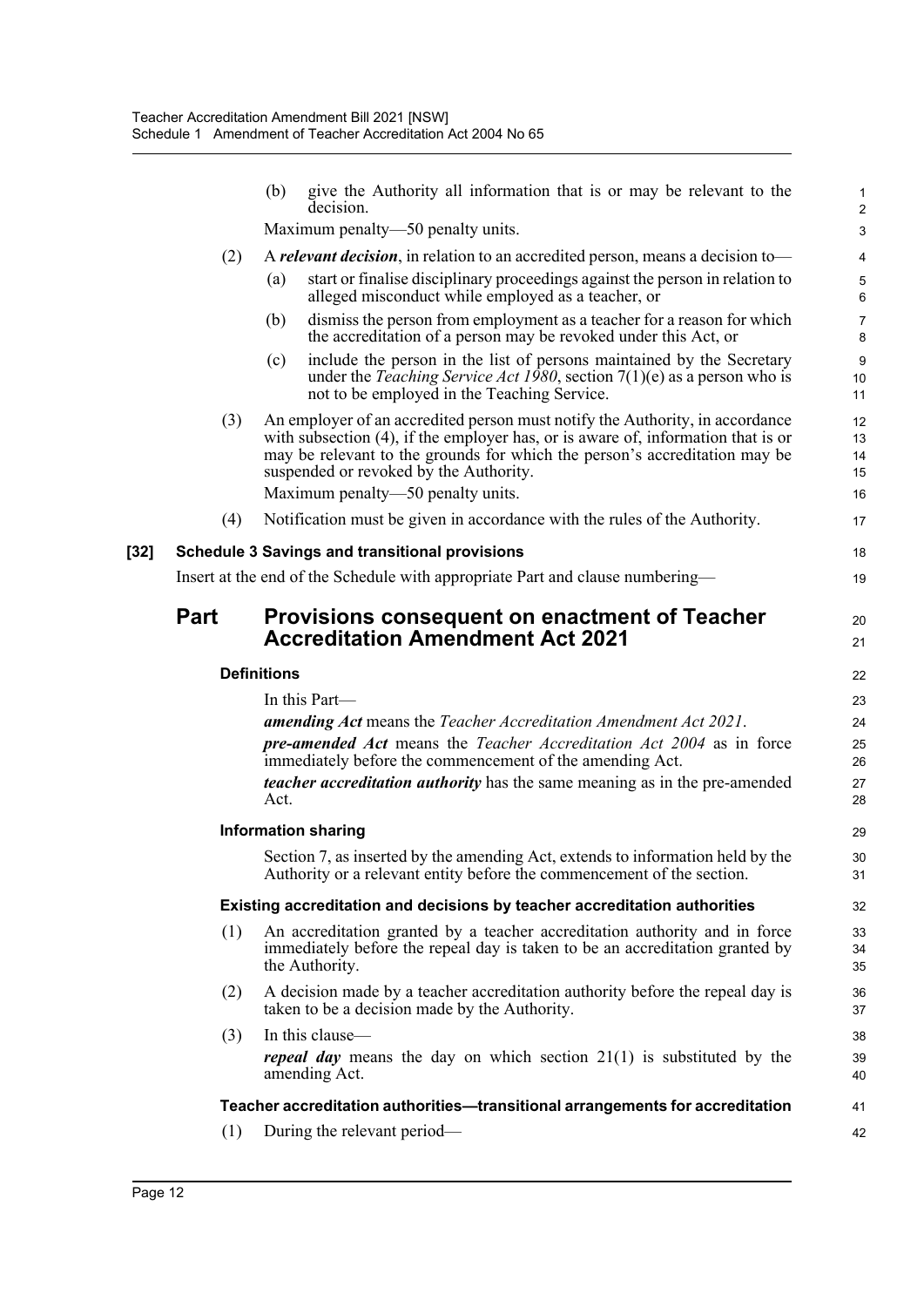|     | (a) | a reference to the Authority in an accreditation provision is taken to<br>include a reference to a person or body who was, immediately before the<br>repeal of section 4 by the amending Act, a teacher accreditation<br>authority, and | $\mathbf{1}$<br>$\overline{2}$<br>3<br>$\overline{4}$ |
|-----|-----|-----------------------------------------------------------------------------------------------------------------------------------------------------------------------------------------------------------------------------------------|-------------------------------------------------------|
|     | (b) | section 4 of the pre-amended Act continues to apply to a teacher<br>accreditation authority for the purpose of accrediting a person under this<br>Act.                                                                                  | 5<br>6<br>$\overline{7}$                              |
| (2) |     | In this clause—                                                                                                                                                                                                                         | 8                                                     |
|     |     | <i>relevant period</i> means the period of 12 months after the substitution of section<br>$21(1)$ by the amending Act.                                                                                                                  | 9<br>10                                               |
|     |     | <b>Assessment of suitability</b>                                                                                                                                                                                                        | 11                                                    |
|     |     | Part 4, Division 4, as inserted by the amending Act—                                                                                                                                                                                    | 12                                                    |
|     | (a) | extends to offences committed, and conduct occurring, before the<br>commencement of the Division, and                                                                                                                                   | 13<br>14                                              |
|     | (b) | applies to a person accredited under this Act, whether or not the<br>accreditation-                                                                                                                                                     | 15<br>16                                              |
|     |     | was granted before the day on which the Division commences, or<br>(i)                                                                                                                                                                   | 17                                                    |
|     |     | is suspended.<br>(i)                                                                                                                                                                                                                    | 18                                                    |
|     |     | <b>Abolition of Quality Teaching Committee</b>                                                                                                                                                                                          | 19                                                    |
| (1) |     | The Quality Teaching Committee, as established under Part 2, Division 4<br>immediately before its repeal by the amending Act, is abolished.                                                                                             | 20<br>21                                              |
| (2) |     | Each member of the Quality Teaching Committee ceases to hold office as a<br>member and is not entitled to remuneration or compensation because of the<br>loss of the office.                                                            | 22<br>23<br>24                                        |